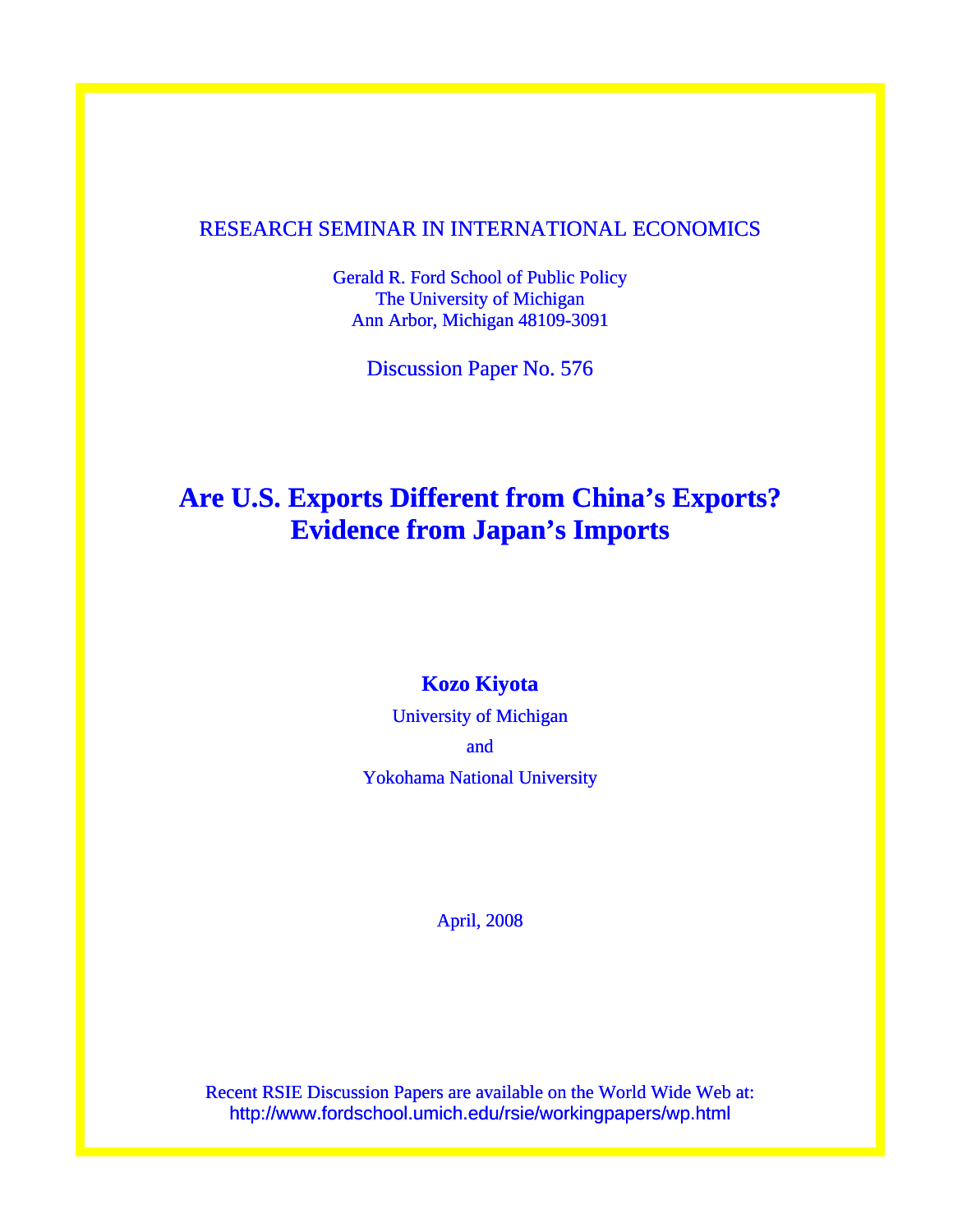## Are U.S. Exports Different from China's Exports?

Evidence from Japan's Imports

Kozo Kiyota†

*Faculty of Business Administration, Yokohama National University and Gerald R. Ford School of Public Policy, University of Michigan*

### **Abstract**

Are U.S. exports different from China's exports? If so, how? This paper attempts to answer this question, focusing on the quality, variety, and overlap of their products. Using product-level manufacturing import data from Japan, I find that the exports of China and the United States are similar in terms of variety. More than 85 percent of U.S. export products to Japan are commonly exported from China. However, U.S. exports are different from China's exports in terms of quality. A comparison with the European Union (EU) shows that U.S. exports are similar to EU exports in terms of both quality and variety when compared to China's exports. These results suggest that quality matters. Both the EU and the United States are better endowed with the factors needed to produce quality or are relatively more productive in producing quality products than China.

**Key words**: Product Quality; Product Variety; China; United States; Japan **JEL classification code**: F11, F14, F2, C21

<sup>\*</sup>Special thanks to Alan Deardorff and Robert Stern for many fruitful discussions and excellent comments on earlier versions of this paper. Thanks as well to Keiko Ito, Nicholas Lardy, Hugh Patrick, and seminar participants at the University of Michigan and the Japan Economic Seminar at George Washington University for their helpful comments. Financial support from the Japan Society for the Promotion of Science (JSPS) 2006 Postdoctoral Fellowships for Research Abroad is gratefully acknowledged. The usual disclaimer applies.

<sup>†</sup>Address: Gerald R. Ford School of Public Policy, University of Michigan, 735 S. State St., #3303, Ann Arbor, MI 48109-3091, U.S.A.; Phone: 734-615-6846; Fax: 734-763-9181; E-mail: kiyota [at] umich.edu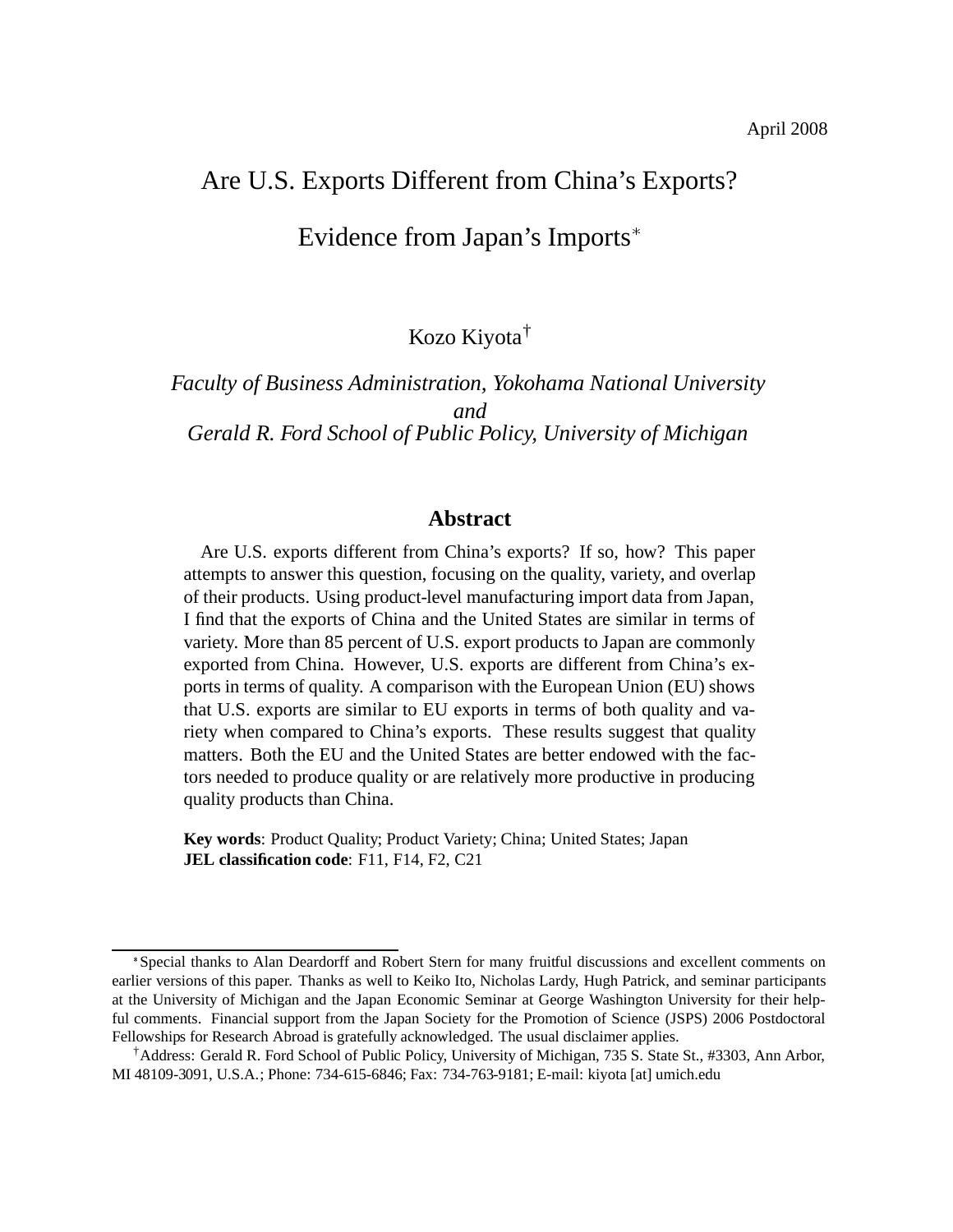# **1 Introduction**

With the rapid expansion of China's exports, it is interesting to consider how China's exports compete with other countries' exports.<sup>1</sup> In 2006, China has become the world's third biggest exporter, accounting for 8.0 percent of world merchandise exports next to Germany (9.2 percent) and the United States  $(8.6 \text{ percent})$ .<sup>2</sup> Several studies have addressed whether or not China's exports displace other Asian countries' exports (e.g., Greenaway, Mahabir, and Milner, 2006; Eichengreen, Rhee, and Tong, 2007; Hanson and Robertson, 2007). However, no studies have examined explicitly the similarities or differences of export products between two of the largest trading countries, namely China and the United States.<sup>3</sup> In other words, we do not know whether or not trade theory can explain the differences or similarities of export products between China and the United States.

The Ricardian model suggests that countries with higher productivity will export products that differ from countries with lower productivity. On the other hand, the standard Heckscher-Ohlin (HO) model suggests that relatively labor-abundant countries will export labor-intensive products while relatively capital-abundant countries will export capital-intensive products. Given that the United States is more capital abundant and/or more productive than China, both traditional trade models imply that the United States can be expected to export products that are different from China's products. In other words, one would expect that U.S. exports are different from China's exports in the sense that the number of products exported in common, or "overlapping" products, would be rather small.

A recent study by Schott (2008), however, suggests that such a prediction might not be applicable to China's exports. He examined the differences in exports between China and the OECD countries (except the United States) based on an export similarity index (ESI). The ESI was developed by Finger and Kreinin (1979) to examine how countries' export bundles are similar to each other, focusing on overlapping products.<sup>4</sup> Using U.S. product-level import data, he found China's export-bundle similarity with the OECD (except the United States) was greater than one would expect given China's size and income level.

This "puzzle" could possibly be explained by the "new" trade theories that emphasize the role of horizontal product differentiation (e.g., Krugman, 1979) or vertical product differentiation (e.g., Flam and Helpman, 1987). But whether or not existing theories can explain the differences of exports between China and the United States is still an open question. A study on the similarities or differences between China's and U.S. exports may thus provide a deeper understanding of current patterns of international trade as well as the empirical validity of trade theories.

<sup>&</sup>lt;sup>1</sup> For a treatment of recent issues on China's trade, see Rodrik (2006) and Feenstra and Wei (2007).

<sup>2</sup>Figures are obtained from World Bank (2008).

<sup>&</sup>lt;sup>3</sup>Note that Germany is different from China and the United States in the sense that its major export destination is other European Union (EU) member countries. In 2006, Germany's exports to EU 25 member countries were 623 percent of its total exports.

<sup>&</sup>lt;sup>4</sup>More specifically, the ESI is defined as  $ESI_{jk} = \sum_{i \in I} \min(s_{ij}, s_{ik})$ , where *i* denotes the products; *j* and *k* denote trading partners; *I* denotes the set of overlapping products between countries *j* and *k*; *si j* denotes the value share of country *j*'s exports in product *i*.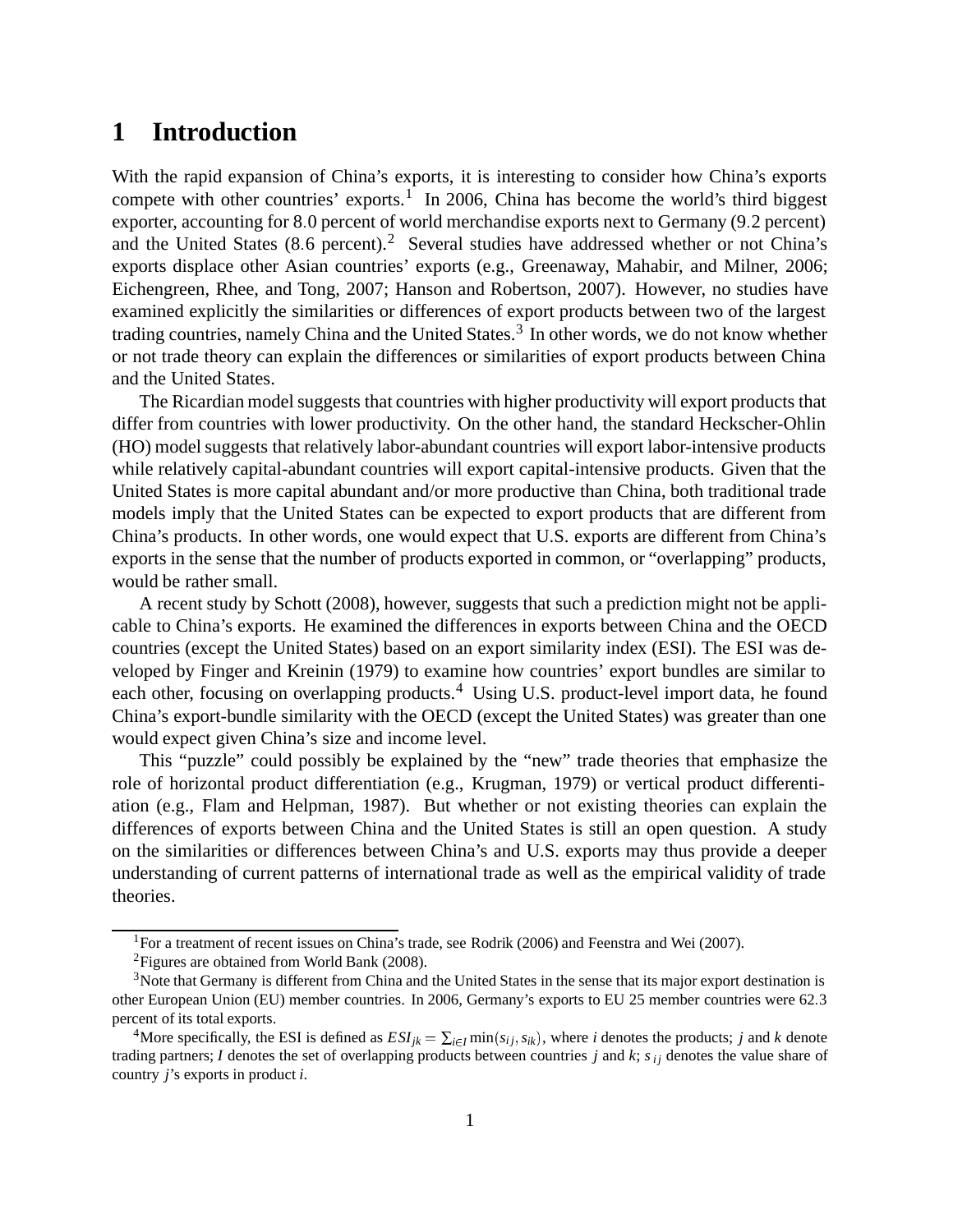In addition, the study of the export patterns of China and the United States could have some important policy implications. That is, the increase in overlapping products may be a source of conflict between China and the United States and possibly worsen the bilateral relationship. Although the analysis of this paper does not compare U.S. imports from China with U.S. domestic products directly, the comparison of export products between China and the United States can provide useful information as the first approximation to clarify how China's products compete with U.S. products.

This paper uses manufacturing import data from Japan. There are three advantages in focusing on Japan's imports. First, Japan is one of the largest trading partners for both China and the United States.<sup>5</sup> China's and U.S. exports to Japan, therefore, should reflect some of the important features of their production. Second, Japan is a country with which both China and the United States have not yet established free trade agreements. There is thus little concern about the effects of trade policy. Finally, import data are available at the 9-digit level. This enables me to compare China's and U.S. exports at highly disaggregated level. To make the comparison clear, I also examine the exports from the EU to Japan.

The contribution of this paper is twofold. First, to the best of my knowledge, this paper is the first study that compares directly the overlap, quality, and variety of China's and U.S. export products. Several papers have addressed empirically the issues of the quality and variety of exports and imports.<sup>6</sup> In spite of the rapid increases in China's exports, little attention has been given to the differences in the quality and variety of China's and U.S. export products. This is partly due to prevailing notion that there is little overlap between China's and U.S. products. There may also be problems of data availability. Because the quality and variety of products can be defined within the same product category, the difference of quality or variety is not an issue so long as China and the United States export different categories of product. In addition, a clean match between trade data and data on domestic products is difficult to obtain. Indeed, previous studies on the quality and variety of exports have mainly utilized U.S. import data.<sup>7</sup> However, China's and U.S. products can be compared directly if one uses the import data of another country in which detailed product-level data are available. Accordingly, this paper uses Japan's import data that permit direct comparison of China's and U.S. products.

Second, in examining the difference of exports between China and the United States, this paper takes into account both overlapping products and products that are not exported in common by two countries, that is, "non-overlapping" products. Note that the ESI employed by Schott (2008) does not take into account non-overlapping products. Non-overlapping is hardly observed at the aggregated industry level but is often observed at the disaggregated product level and, therefore, cannot be ignored. This paper therefore utilizes a cross-country analogue to Feenstra

<sup>5</sup>According to JETRO (2007), for the United States, Japan is the third largest export destination (5.8 percent of total exports) next to Canada (22.3 percent) and Mexico (12.9 percent). Similarly, for China, Japan is the third largest export destination (9.5 percent of total exports) next to the United States (21.0 percent) and Hong Kong (16.0 percent).

 $6$ For example, Feenstra, Yang, and Hamilton (1999) and Schott (2004, 2008) have examined the quality and variety of U.S. imports.

 $<sup>7</sup>$ An exception is Hummels and Klenow (2005), who utilized 1995 United Nations export data that cover exports</sup> from 126 countries to each of 59 importers at 5,000 six-digit categories.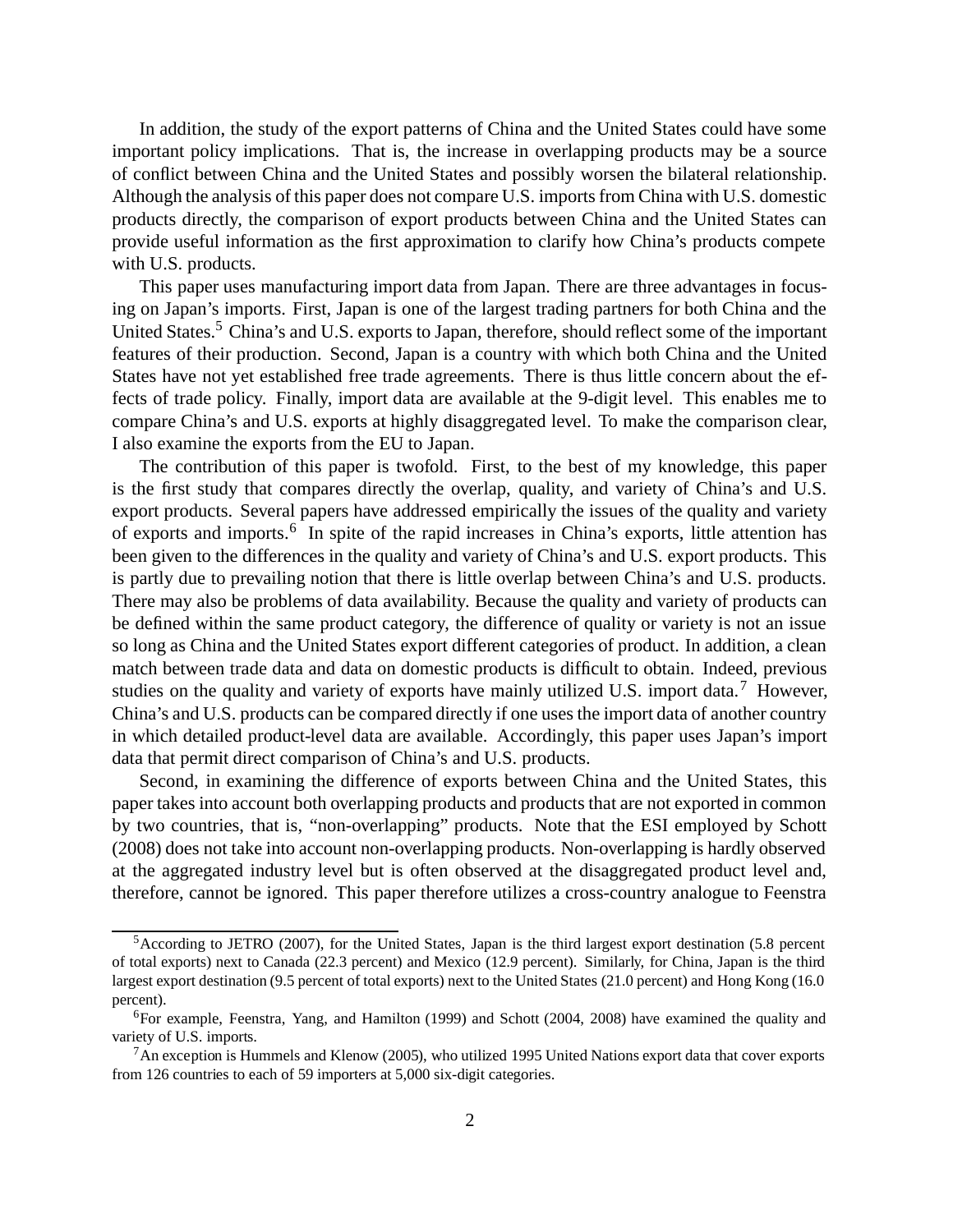(1994) so that the analysis can take into account non-overlapping as well as overlapping products.

The paper is structured as follows. Section 2 provides a brief overview of the relevant theories of international trade. Section 3 considers whether or not U.S. export products overlap with China's exports. Section 4 investigates whether or not the quality and variety of U.S. exports are different from those of China's exports. Section 4 also examines the exports from the EU to Japan to make the comparison clear. Concluding remarks are in Section 5.

# **2 Theory**

As previously noted, traditional trade models predict that U.S. exports are different from China's exports in the sense that the number of overlapping products should be rather small. If China and the United States export different products, differences in the quality and variety of China's and U.S. exports will not be an issue.

The "new" trade theory predicts that countries export differentiated products from the same industry, thereby allowing for overlapping export products. There are two types of models. One focuses on horizontally differentiated products in which quality is the same but variety is different across product varieties. An example of the model is the love-of-variety model, such as Krugman (1979) model that is based on the Dixit and Stiglitz (1977) preferences.

Hummels and Klenow (2005) have pointed out that horizontal differentiation models predict that variety is positively correlated with the size of the economy. Although China's economy size is less than one-fifth of the United States in terms of GDP, it is five times greater than the United States in terms of its labor force.<sup>8</sup> Because the size of the economy can be measured by GDP and/or the labor force, whether or not the United States has a larger variety of export products than China is not necessarily clear based on the love-of-variety model.

Note also that the love-of-variety model predicts that, under the Armington (1969) assumption in which variety is defined according to the country of origin, U.S. exports will be priced lower than China's exports if the United States has higher productivity than China. In the loveof-variety model, price differences between two different varieties come from productivity differences rather than quality differences. The love-of-variety model assumes that a variety's price is a constant markup over productivity-adjusted marginal cost. The relative price between varieties *m* and *n* is written as follows:

$$
\frac{p_m}{p_n} = \frac{w/\varphi_m}{w/\varphi_n},\tag{1}
$$

where  $p_m$  and  $p_n$  are the prices of varieties *m* and *n*, respectively; *w* is the wage; and  $\varphi$  is productivity. Because the Armington assumption implies that each country of origin corresponds to each variety, the model implies that the higher the countries' productivity, the lower the export price will be.<sup>9</sup>

<sup>8</sup>According to World Bank (2008), the real GDPs (2000 prices) of China and the United States are 11,411 billions and 2,092 billions of US dollars in 2006, respectively. On the other hand, the labor force of China and the United States are 782.5 and 156.9 millions, respectively.

<sup>&</sup>lt;sup>9</sup>For more detail, see Schott (2004).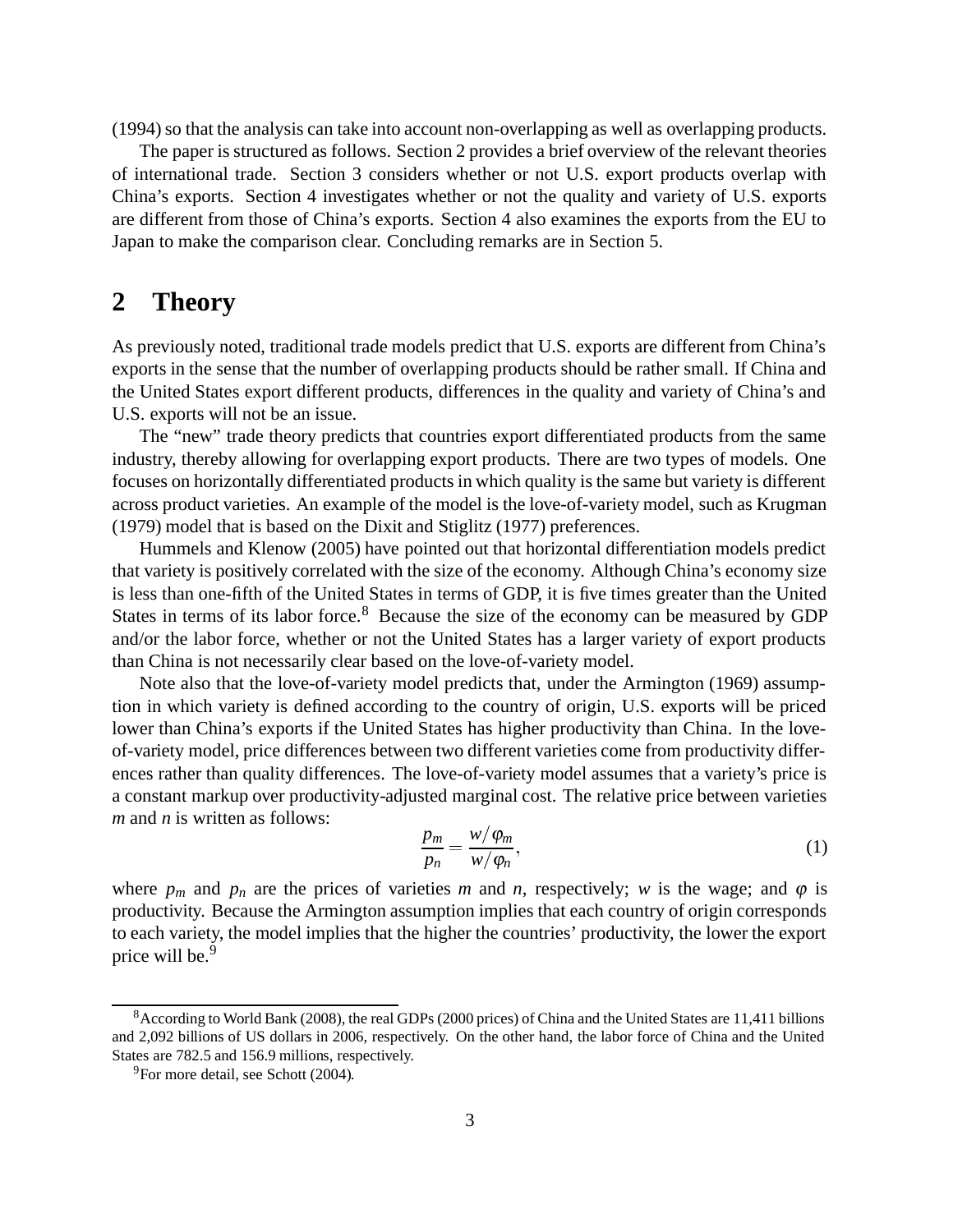The other model focuses on vertically differentiated products in which quality is different but variety is the same across products. An example is the quality-ladder model in Grossman and Helpman (1991). The quality-ladder model basically predicts that more productive countries export higher quality and higher price products than less productive countries. This in turn implies that the United States will export higher quality products than China.

Previous studies thus suggest that the overlap of export products between China and the United States is small if the prediction of traditional trade models is correct. The horizontal product differentiation models predict that the overlap of export products between two countries will be large and the quality of export products will be generally the same. Whether or not the United States has more varieties than China is, however, ambiguous. The vertical product differentiation models predict that the overlap of export products between two countries will be large and that the quality will be higher for U.S. exports than China's exports.

In the following empirical analysis, I first ask whether or not U.S. export product overlap with China's exports and then examine whether the quality and variety of U.S. exports are different from China's exports. In doing so, I also discuss the empirical validity of these theoretical implications in order to examine whether existing trade models can explain the differences of exports between China and the United States.

# **3 Do U.S. export products overlap with China's export products?**

## **3.1 Data**

This paper uses Japan's import data from the Ministry of Finance (MOF) (2007), *Trade Statistics* of Japan.<sup>10</sup> The data are available monthly on the 9-digit Harmonized System (HS).<sup>11</sup> The HS was introduced in 1988 and revised in 1992, 1996, 2002, and 2006.<sup>12</sup> To trace each product category consistently through time, I use annual data for 2002-2006.

Table 1 presents an example of 4-digit, 6-digit, and 9-digit HS categories. A 4-digit category 61.09 is "T-shirts, singlets and other vests, knitted or crocheted," which is separated into two categories at the 6-digit level, according to whether or not T-shirts are made from cotton. These 6-digit categories are further decomposed into 12 categories at the 9-digit level, according to the type of cottons or the type of fibers. The 9-digit category is used by the Japanese government to set tariff rates. This paper takes each 9-digit category as a "product" and each 4-digit category as an "industry" for which product variety and product quality are to be measured. <sup>13</sup>

<sup>&</sup>lt;sup>10</sup>The 9-digit trade data are available at the MOF website: http://www.customs.go.jp/toukei/info/index\_e.htm

 $11$ The HS is an international product classification based on the International Convention on the Harmonized Commodity Description and Coding System. The HS is standardized universally at 6-digit categories but may be different at 7-digit or more detailed level categories.

<sup>12</sup>For more detail, see http://www.mof.go.jp/singikai/kanzegaita/tosin/kana171215gai/06.pdf

<sup>&</sup>lt;sup>13</sup>Some studies employ the Armington assumption. For example, Broda and Weinstein (2006) and Schott (2004, 2008) define the product as each product category and variety according to the different countries of origin. However, the Feenstra et al. (1999) approach employed in Section 4 is unable to apply the Armington-type product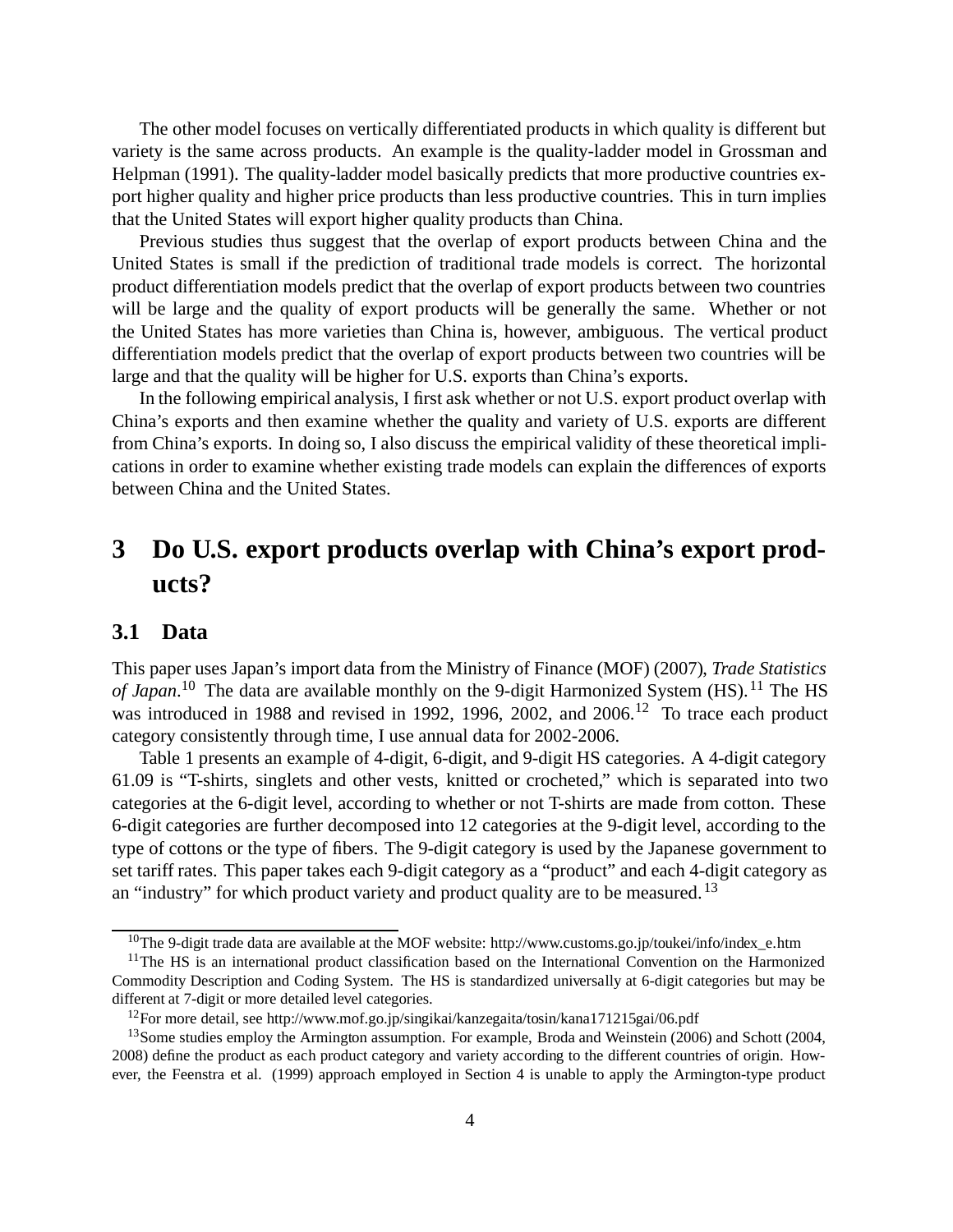Data include both quantities and values. Unit-price is obtained from value divided by quantity.<sup>14</sup> For products with a small quantity within each product category, the price data are not necessarily available because of rounding. I exclude products in which quantity data are not available from the analysis because the unit price cannot be calculated. The share of excluded products is less than 0.005 percent.

 $==$ Table  $1 ==$ 

## **3.2 Results**

Table 2 summarizes the value, the number of industries, and the number of products of Japan's imports. Three findings are particularly important in this table. First, the value of imports increases from 2002 to 2006. Second, Japan imports a large number of products. In 2006, the number of industries and products covered by Japan's total imports is 1,235 and 8,066, respectively. Japan imported 6,921 manufacturing products from 1,024 industries in the world, implying that manufacturing products cover 82.9 percent of industries and 85.8 percent of products. This means that each industry covers 6.8 products on average.<sup>15</sup> Third, the rapid increases in the imports of oil are worth mentioning. This rapid increase is, however, largely attributable to the increase in oil prices.

 $=$  Table  $2 ==$ 

Table 3 presents the ranking of import share by country or region. In both total imports and manufacturing imports, one of the notable findings in this table is the expansion of imports from China. China was the largest source country for Japan in both 2002 and 2006 in both total imports and manufacturing imports. China accounted for 18.3 percent of total imports in 2002 and 20.5 percent in 2006. Its remarkable expansion is clearly confirmed for manufacturing imports. The share of total manufacturing imports from China grew from 24.6 percent in 2002 to 31.4 percent in 2006.

 $==$ Table  $3 ==$ 

The import shares from the EU and the United States declined between 2002 and 2006. However, China, the EU, and the United States remain the three largest sources with 42.2 percent of

differentiation.

 $14$ Note that the unit-price may be affected by the product composition within each industry (Leamer and Stern, 2006, p. 15) and/or lower production costs (Hallak and Schott, 2008). Section 4 addresses these issues in more detail. Another concern may be that unit-price reflects not only quality but also transportation cost because imports are reported as C.I.F. (cost, insurance, and freight) values (F.O.B. (free on board) imports are not available). Section 4.2 addresses this issue.

<sup>15</sup>One may think that an "industry" can be defined at the 6-digit category level. However, the 6-digit category is still so disaggregated that the number of products within each 6-digit categories is not large enough to apply the model that is described in Section 2. The number of 6-digit categories in manufacturing is about 4,400, implying that the average number of 9-digit categories within each 6-digit category is  $1.6 \approx 7,000/4,400$ .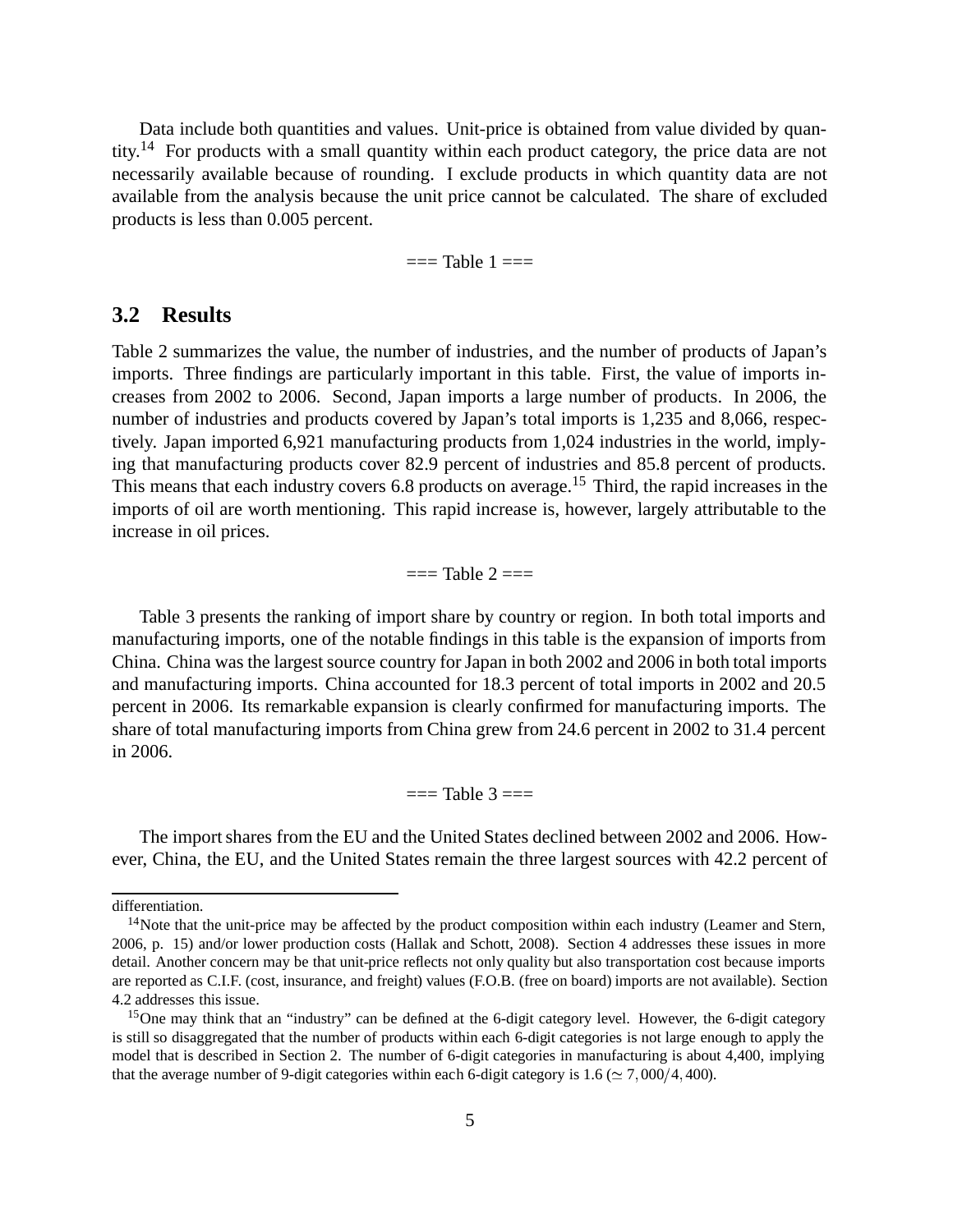total imports and 62.8 percent of manufacturing imports in 2006. Other major source countries are the East and Southeast Asian countries. For total imports, oil exporting countries like Saudi Arabia are ranked highly. To exclude the effects of oil imports, I focus on manufacturing imports hereafter.

Table 4 shows the ranking of the number of 4-digit categories, or "industries", in the imports of Japan by country or region. The ranking of industries is slightly different from the ranking of the value of imports. Despite that China's exports to Japan are more than twice as much as EU exports, the number of industries is higher for the EU than China. In 2002, the EU covers the greatest number of industries (984 industries), followed by the United States (958 industries) and China (942 industries). China's remarkable growth is also confirmed in the coverage of the industry. In 2006, China's exports cover 979 industries, which exceeded the coverage of the U.S. exports. Table 4 also shows the ranking of the number of 9-digit categories, or "products." Similar findings are obtained at the 9-digit product level.

#### $=$  Table  $4 =$

Do U.S. export products overlap with China's export products? Table 5 presents the ranking of the number of overlapping manufacturing industries and products with the United States by country or region. Table 5 indicates that, in 2006, 85.5 percent of U.S. export products to Japan are commonly exported from China. This is smaller than the overlap with EU exports (91.5 percent) but larger than any other Japan's trading partners. This result suggests that U.S. exports are similar to China's exports in terms of the coverage of the products.

#### $==$ Table  $5 ==$

Such similarity of export products is also confirmed between China and the EU. Table 6 presents the ranking of the number of overlapping manufacturing industries and products with the EU by country or region. In 2002, EU exports overlapped with U.S. exports by 79.5 percent, followed by China (76.3 percent). In 2006, the overlap between China's and EU exports was 83.5 percent, which exceeded the overlap between EU and the United States. In other words, the coverage of EU exports to Japan is more similar to China's exports than U.S. exports.

 $==$  Table 6  $==$ 

A concern is that the overlap simply means the overlap of the product categories. Relative amount between China and the United States within each 9-digit category may be different from each other. For example, one unit of a product at the 9-digit level comes from the United States while a thousand units come from China (or vice versa). If the relative amount is different between China and the United States, high overlap does not necessarily mean the high competition between China's and U.S. products.

Figure 1 presents the distribution of the quantity of U.S. exports relative to China's exports (log value):  $\log(x_{i,US}/x_{i,CN})$ , where  $x_{i,US}$  and  $x_{i,CN}$  are the imports of product *i* from the United States and China, respectively. If the relative amount is different between China and the United States, the distribution is expected to take the fat tails. However, Figure 1 indicates that the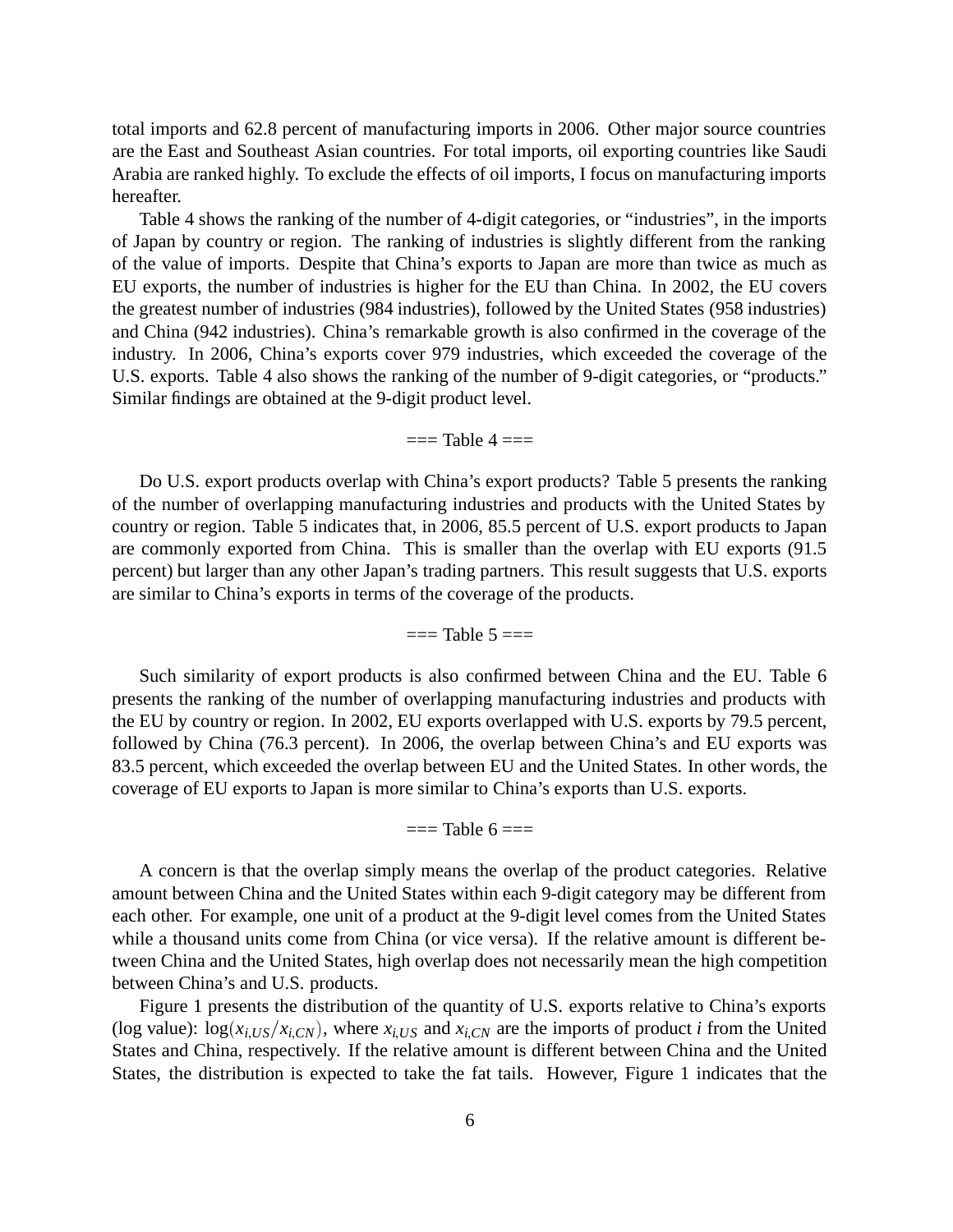distribution does not take fat tails: the quantities of China's and U.S. exports are also similar to each other even within 9-digit categories. Figure 2 presents the distribution of the quantity of EU exports to China's exports, implying that the amount of China's exports is similar to that of EU exports. These results suggest that U.S. exports are similar to China's exports in terms of the coverage of 9-digit HS categories.

 $==$  Figures 1 and 2  $==$ 

# **4 Are the quality and variety of exports different between China and the United States?**

### **4.1 Methodology**

To compare the quality and variety of imports between China and the United States, I follow the Feenstra et al. (1999) that utilizes a cross-country analogue to Feenstra (1994), which enables us to examine product quality and variety at the same time in a comprehensive way. Feenstra (1994) is based on an exact price index developed by Diewert (1976) and formalized by Sato (1976) and Vartia (1976) for the CES functional form for the existing product varieties. <sup>16</sup> Feenstra (1994) has extended Sato-Vartia price index to incorporate the effects of new and disappearing product varieties.

There are two advantages in using Feenstra (1994) methodology. First, it incorporates not only the effects of overlapping products between two countries but also those of non-overlapping products.17 This is a cross-country analogue to the existing and new/disappearing product varieties. Second, his methodology does not depend upon the unobservable product-specific quality.

Suppose that there are  $j(=1,...,J)$  countries and  $i(=1,...,N)$  products for a given industry. Country *j* supplies the products  $I_j \subseteq \{1, ..., N\}$ . Let  $x_{ij}$  be the import quantity of product *i* from country *j* and  $\mathbf{x}_i$  be the corresponding import vector. Similarly, denote  $p_{ij}$  as the price of product *i* from country *j* and **p** *<sup>j</sup>* as the corresponding price vector. Let *I* be the set of overlapping products between countries *j* and *k* (i.e.,  $I = (I_j \cap I_k)$ ). Suppose that the set of overlapping products is not empty. Following Feenstra et al. (1999), the quality and variety indexes are defined as follows.<sup>18</sup>

The product quality of country *j* relative to country *k* in a given industry  $Q_{j/k}$  is defined as country- and industry-specific quality index:

$$
Q_{j/k} = \frac{(E_j/X_j)/(E_k/X_k)}{P(\mathbf{p}_j, \mathbf{p}_k, \mathbf{x}_j, \mathbf{x}_k, I)},
$$
\n(2)

<sup>&</sup>lt;sup>16</sup>An exact price index is defined as "the price index that exactly equals the ratio of the unit-costs" (Feenstra, 2004, p. 414), which makes it possible to remove the effects of unobservable product-specific quality from the price index (Feenstra, 1994).

<sup>&</sup>lt;sup>17</sup>Note that quality and variety can be defined for industries that exist in common in both China and the United States, or "overlapping" industries. If China and the United States specialize in different industries, the relative service ratio cannot be defined. This may not be a serious problem, however, because 96.5 percent of U.S. export industries overlap with China's export industries (Table 5).

<sup>18</sup>The Appendix provides a derivation of these indexes.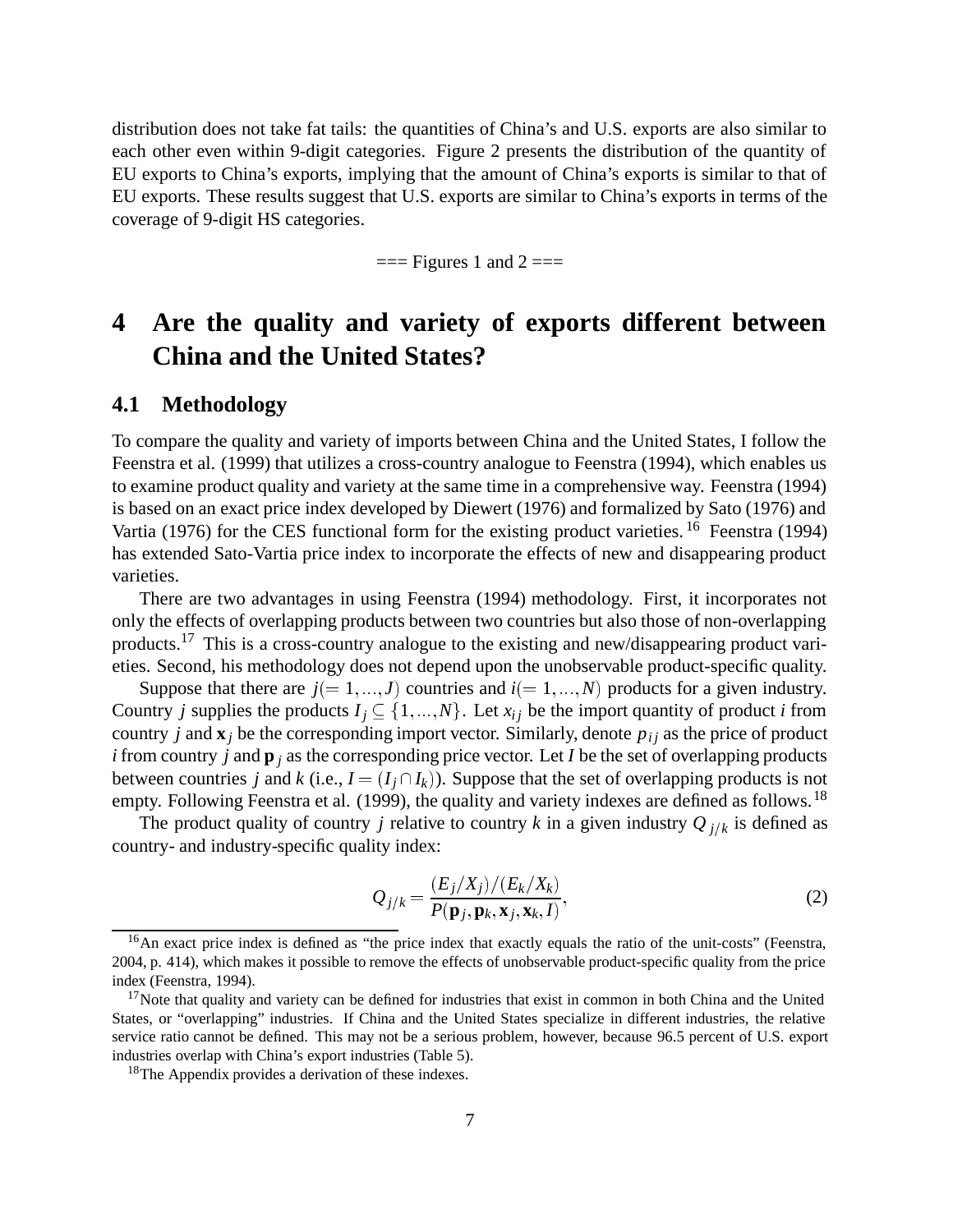where  $X_j = \sum_{i \in I_j} x_{ij}$ ;  $X_k = \sum_{i \in I_k} x_{ik}$ ; and  $P(\mathbf{p}_j, \mathbf{p}_k, \mathbf{x}_j, \mathbf{x}_k, I)$  is the price index and defined as:

$$
P(\mathbf{p}_j, \mathbf{p}_k, \mathbf{x}_j, \mathbf{x}_k, I) = \prod_{i \in I} \left(\frac{p_{ij}}{p_{ik}}\right)^{\omega_i(I)},\tag{3}
$$

where  $\omega_i(I)$  is the logarithmic mean of the expenditure shares of the two countries, normalized to sum to unity. $19$ 

As Leamer and Stern (2006, p. 15) pointed out, unit-expenditure does not necessarily represent quality because it may be affected by the difference of product composition between countries *j* and *k* in an industry. Unit-expenditure is thus divided by the price index in order to control for the difference of product compositions. This implies that  $Q_{j/k}$  captures the difference of unit-expenditure adjusted by the differences of product compositions, which therefore can be interpreted as a quality difference of exports between countries *j* and *k* in a given industry.<sup>20</sup> If the unit-expenditure and unit-price are the same between countries *j* and *k*,  $\ln Q_{j/k} = 0$ (i.e.,  $Q_{j/k} = 1$ ). If country *j* exports more higher-priced products than country *k* within a given industry,  $\ln Q_{j/k} > 0$  (i.e.,  $Q_{j/k} > 1$ ).<sup>21</sup>

On the other hand, the product variety of country  $j$  relative to country  $k$  in a given industry  $V_{j/k}$  is defined as:

$$
V_{j/k} = \frac{\lambda_j}{\lambda_k} \tag{4}
$$

where  $\lambda_j = \sum_{i \in I_j} p_{ij} x_{ij} / \sum_{i \in I} p_{ij} x_{ij}$ , which equals the ratio of the expenditure on the entire set of goods  $I_j$  relative to common goods *I* in country *j* in a given industry. Note that  $\lambda_j^{-1}$  is the relative expenditure shares on common goods. Therefore, if the relative expenditure shares on common goods are the same between countries *j* and *k*,  $\ln V_{j/k} = 0$  (i.e.,  $V_{j/k} = 1$ ). If the import share of non-overlapping products from country *j* becomes large relative to country *k*,  $\ln V_{j/k} > 0$  (i.e.,  $V_{j/k} > 1$ ). This means that the larger the import share of non-overlapping products from country *j* relative to country *k*, the larger  $V_{j/k}$  will be, which therefore can be interpreted as a variety difference of exports between countries *j* and *k* in a given industry.

To compare the product quality and variety between China and the United States, I first calculate the product quality index  $Q_{j/k}$  and the variety index  $V_{j/k}$  for China (country *k*) and the United States (country *j*), take the natural log of each index, and compute the mean over the manufacturing products. If the quality (or the variety) of U.S. exports is greater (less) than that of China's exports, the log of index takes positive (negative) values. To make the comparison

<sup>&</sup>lt;sup>19</sup>One may think that product quality can be defined as unit-price at the 9-digit product level. However, this makes it difficult to define the product variety of country.

<sup>&</sup>lt;sup>20</sup>A recent study by Hallak and Schott (2008) proposed a more advanced method to decompose countries' observed export prices into quality and quality-adjusted-component. This paper, however, follows Feenstra et al. (1999) in order to take into account both overlapping and non-overlapping products as well as to examine product quality and variety at the same time in a comprehensive way.

<sup>&</sup>lt;sup>21</sup>Note that, unlike Hummels and Klenow (2005), country *j*'s export products are not necessarily a subset of country *k*'s export products (i.e.,  $I_k \neq (I_j \cup I_k)$ ). This, in turn, implies that Hummels and Klenow (2005) decomposition is not directly applicable to this framework.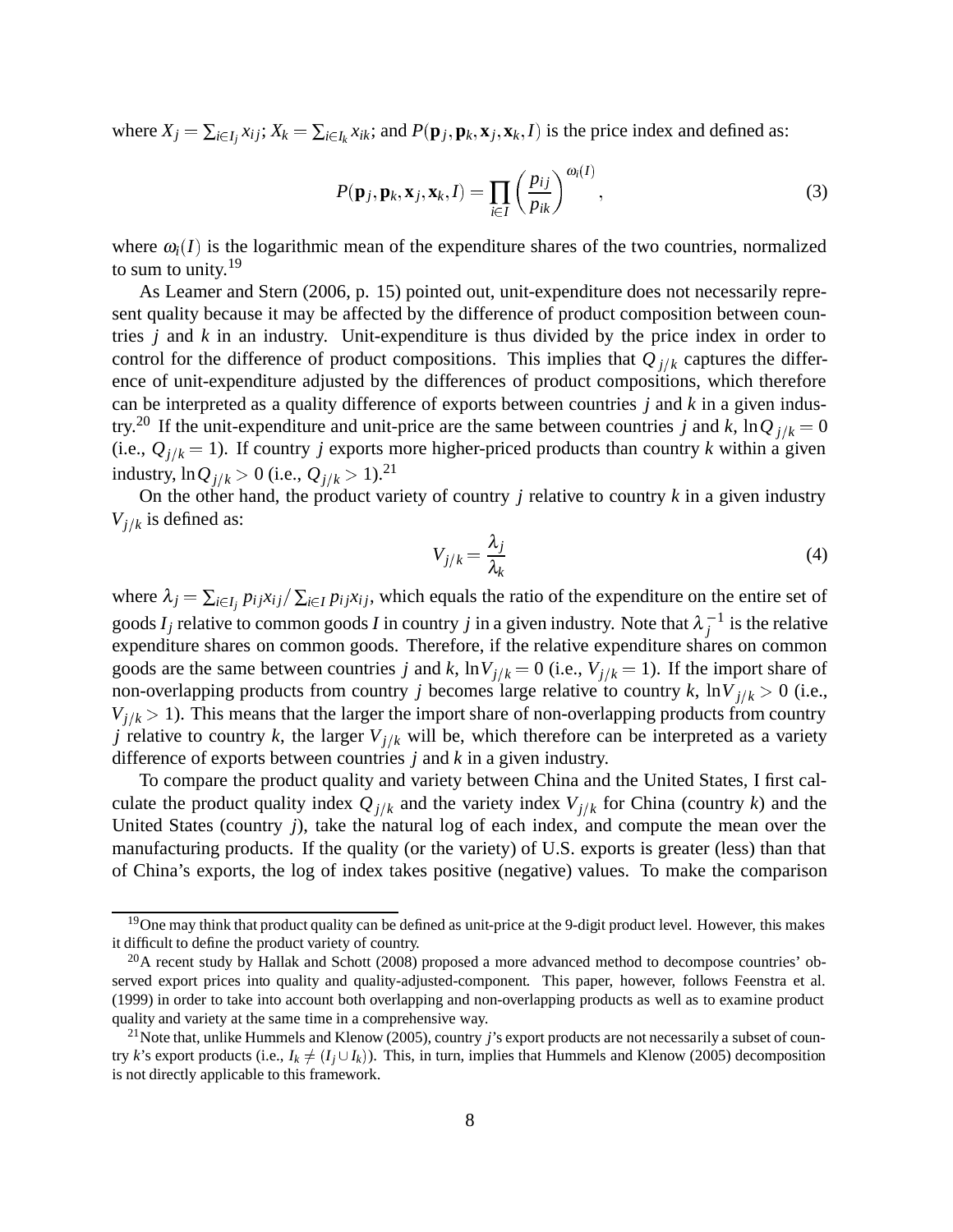clear, I also examine the exports from the EU to Japan. Product quality and variety indexes are calculated for each industry in each year.<sup>22</sup>

### **4.2 Results**

Table 7 presents the average of the qulity and variety indexes. The major findings are threefold. First, the quality of U.S. exports is, on average, higher than China's exports. The quality index is positive both in 2002 (0.65) and 2006 (0.68). This implies that the average quality is higher for U.S. products than for China's products. The increase in the quality index suggests that the quality difference between China and the United States is becoming larger. This supports the finding of Schott (2008) that China's relative price is falling over time in some industries.

 $==$ Table  $7 ==$ 

Second, in contrast to the quality index, the variety index changes from positive to negative. The variety index decreases from  $0.06$  in 2002 to  $-0.04$  in 2006. This implies that the variety of China's exports exceeded U.S. exports in the early 2000s. Table 7 also shows that China's export varieties are catching up with EU export varieties from  $0.11$  in 2002 to  $0.03$  in 2006. These results suggest that, in terms of product variety, China's exports are now equally competing with EU and U.S. exports.

Third, U.S. exports are quite similar to EU exports in terms of both quality and variety. The quality index changes from  $0.06$  in  $2002$  to  $0.02$ , implying that the quality of EU exports is catching up with U.S. exports. The variety index, on the other hand, does not show large change:  $-0.05$  in 2002 and  $-0.04$  in 2006. Theses results imply that the varieties of EU and U.S. exports to Japan are similar to each other.

How we do know which of above results are statistically significant? To compare the product quality and variety indexes between China and the United States statistically, I have run the following regression:

$$
ln(Product Quality (Variety) Index)_{Mt} = \alpha + \beta Year Dummies + \varepsilon_{Mt},
$$
\n(5)

where the dependent variable is the log of product quality or variety index in equation (15) in industry *M*;  $\alpha$  is a constant; and  $\varepsilon_{Mt}$  is an error term. If the quality (or variety) of U.S. exports is, on average, higher than that of China's exports, the coefficient  $\alpha$  is positive and significant. On the other hand, the coefficient  $\alpha$  takes significantly negative values if the quality (or variety) of China's exports is higher than that of U.S. exports. To make the number of reporting coefficients reasonable, the regression is conducted at the "sector" level in which industries are further aggregated into 17 categories.<sup>23</sup> Year dummies are included to control for the effects of unobservable year-specific shocks such as exchange rate shocks. These groups are further classified into intermediate products and final products, following Feenstra et al. (1999).

 $^{22}$ If the unit is different within each 4-digit category, I calculate the relative service ratio by product and by unit.

<sup>&</sup>lt;sup>23</sup>"Sector" is distinguished from "industry" and refers to 17 categories in Table 8.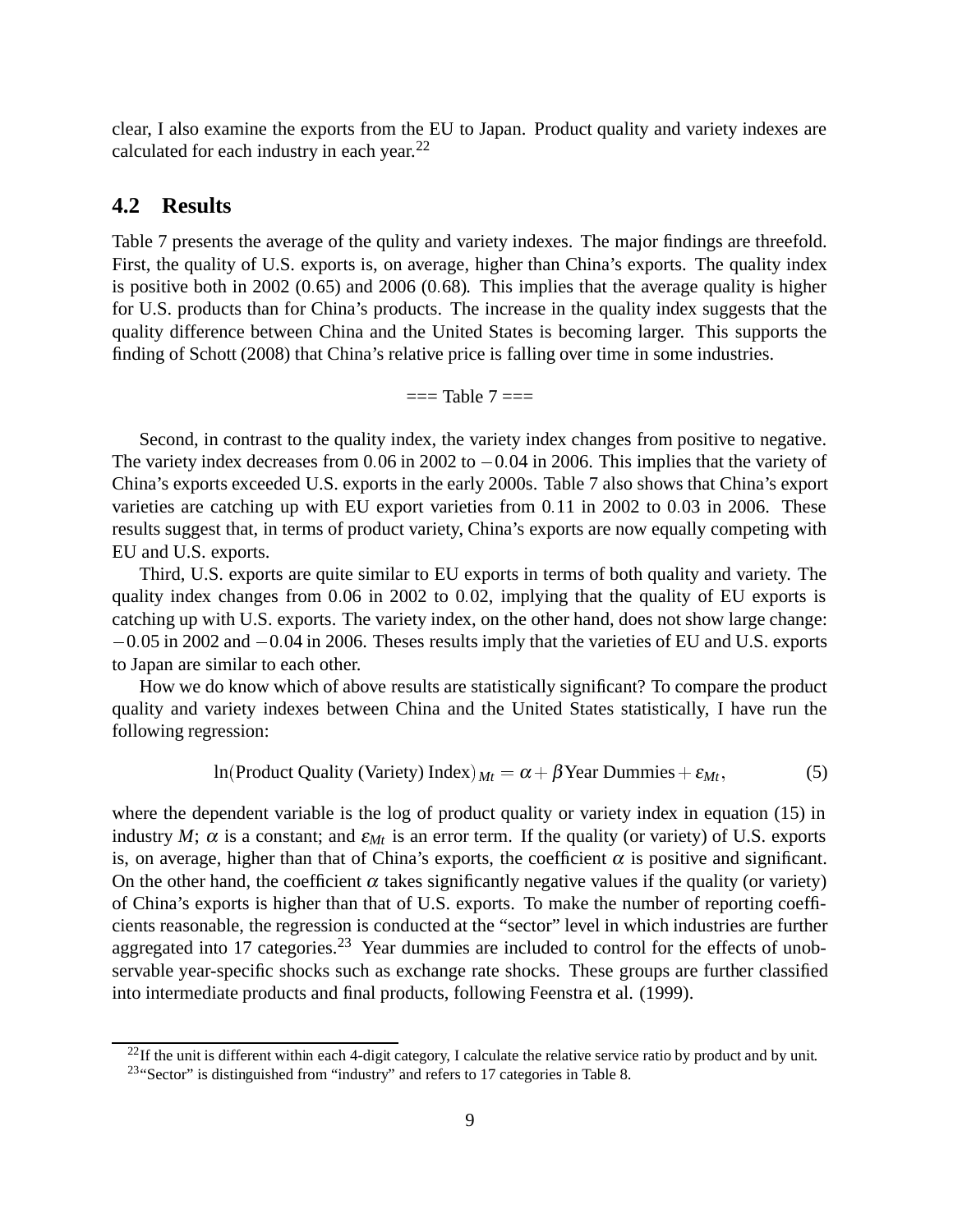Table 8 presents the regression results of the coefficients  $\alpha$  in equation (5) with robust standard errors in brackets.<sup>24</sup> A comparison with EU is also conducted. The first three columns show the results for the United States relative to China  $(Q_{US/CN})$  and  $V_{US/CN}$ ). The middle three columns show the results for the United States relative to EU  $(Q_{US/EU})$  and  $V_{US/EU}$ ). The last three columns show the results for EU relative to China ( $Q_{EU/CN}$  and  $V_{EU/CN}$ ).

#### $==$  Table  $8 ==$

Two results stand out for the United States relative to China. First, U.S. exports are different from China's exports in terms of quality. The results show significantly positive coefficients in 13 out of 17 sectors. The large quality difference is confirmed in machinery sectors such as Transportation equipment and Precision machinery. Among the machinery sectors, it is notable that electrical equipment shows a relatively small quality difference. Second, in terms of variety, however, U.S. exports are somewhat similar to China's exports. The significantly positive coefficients are obtained only for Chemical products and Rubber & plastic products. A negative and significant coefficient is confirmed in Textile mill products. For other sectors, the coefficients are insignificant, implying that the product variety of U.S. exports is not significantly different from that of China's exports in many sectors.

Different results emerge from the comparison between the United States and EU. First, U.S. exports are relatively similar to EU exports in terms of quality. Significant coefficients are obtained only in two sectors: Metals and Food products. Second, U.S. exports are also similar to EU exports in terms of product variety. Negative and significant coefficients are obtained in Textile mill products, Apparel & textile products, and Industrial machinery. For other sectors, the coefficients are insignificant. These results suggest that, in general, EU and U.S. exports are similar to each other in both quality and variety.

The comparison of EU exports with China's exports is similar to the comparison of U.S. exports with Chinese exports. For product quality, significantly positive coefficients are confirmed in 14 out of 17 sectors. This in turn implies that the product quality of EU exports is generally higher than that of China's exports. Like the United States, quality difference is large in machinery sectors such as Transportation equipment and Precision machinery, although the difference is relatively small for electrical equipment. For product variety, six out of 17 sectors show positive and significant coefficients. One notable difference between the EU and the United States might be that the EU holds a slightly strong advantage in product variety compared with the United States. Among six sectors with significantly positive coefficients, five sectors are classified as final products.

<sup>&</sup>lt;sup>24</sup>As mentioned above, unit-price may reflect not only quality but also transportation cost because imports are reported as C.I.F. values. However, transportation costs are not available at the product level. As a compromise, this paper focuses only on the relatively large differences in indexes (i.e., significance level at 1 and 5 percents). Note also that if the difference of transportation costs is negligibly small within each sector (i.e., transportation costs are the same and thus constant across products within each sector), year dummies can remove the effects of transportation costs.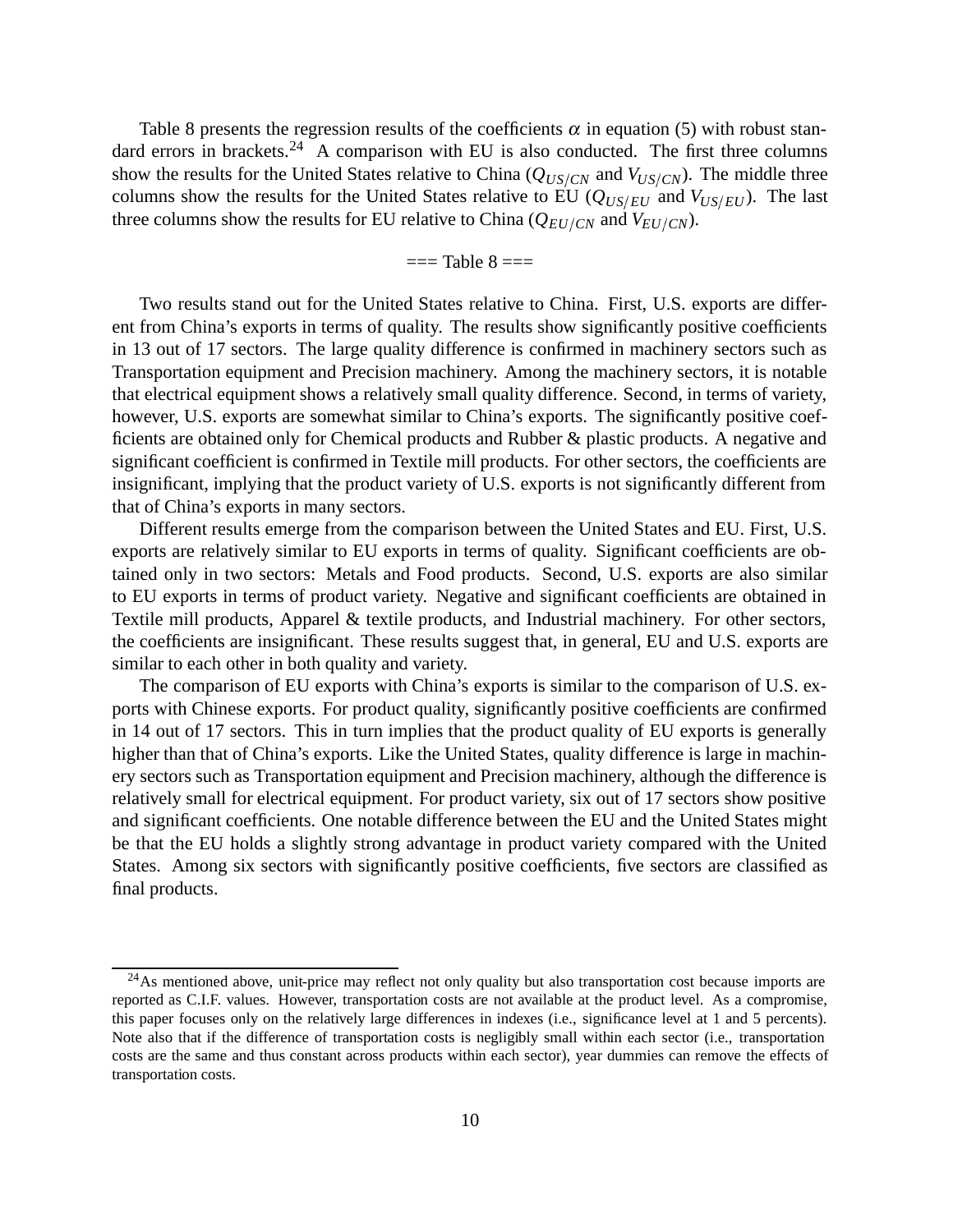# **5 Concluding remarks**

This paper examines whether and how U.S. exports differ from China's exports, using productlevel manufacturing import data from Japan. I find that more than 85 percent of U.S. export products to Japan are commonly exported from China. This result thus suggests that the standard Ricardian or HO trade models cannot explain the difference between China's and U.S. exports. I also find that the exports of China and the United States are similar in terms of variety but different in terms of quality. A comparison with the EU is also presented, which shows that U.S. exports are similar to EU exports in terms of both quality and variety when compared to China's exports.

These results suggest that quality matters in explaining the difference of exports between China and the United States. The EU and the United States are better endowed with the factors needed to produce quality,  $2^5$  or they are relatively more productive in producing quality products than China. The vertical product differentiation model such as the quality-ladder model can explain the difference of exports between China and the United States (or the EU). On the other hand, the horizontal product differentiation model such as the love-of-variety model can explain the similarity of exports between the EU and the United States.

Caveats worth mentioning are threefold. First, the empirical validity of trade models depends upon the assumption that intra-product "homogeneity" holds across countries. If intra-product heterogeneity exists across countries, or if the actual factor use is different across countries even within the same narrowly defined product categories, traditional trade models could explain the differences of exports between China and the United States.<sup>26</sup> Although this paper implicitly assumes intra-product homogeneity across countries because of data availability, a study of the validity of the assumption is an important avenue for future research.

Second, as noted, the quality index in this paper may include some of the effects of transportation costs, China's cost advantage, and so on. Transportation costs will be higher from the United States than from China if they depend upon the distance. On the other hand, the production costs will be lower in China than the United States because of, for example, undervalued exchange rate. These effects raise the ratio of unit-expenditure for U.S. exports to China's exports, which lowers the quality index. Therefore, the quality difference in this paper should be interpreted as the upper bounds. In other words, the quality difference between China's and U.S. export products could be smaller than the results of this paper.

Third, concern may be whether or not the products exported from China and the United States to Japan are representative of the overall characteristics of China's and U.S. exports. Although Japan is one of the major trading partners for both China and the United States, it is still an open

 $^{25}$  For the theoretical literature on the relationship between product quality and factor endowment, see Murphy and Shleifer (1997).

 $^{26}$ For example, Schott (2003) and Kiyota (2007) found the evidence of intra-industry heterogeneity: the actual industry capital intensity is different across countries or regions. This is because "standard" industry classification such as the International Standard Industry Classification groups output loosely, according to the similarity of end use (e.g., textiles, transportation machinery) rather than actual factor use (e.g., capital-intensive goods, labor-intensive goods). Schott (2003) and Kiyota (2007) have shown that HO specialization (i.e., sectoral output is a function of factor endowments) works well once industry output is adjusted in a more theoretically appropriate way.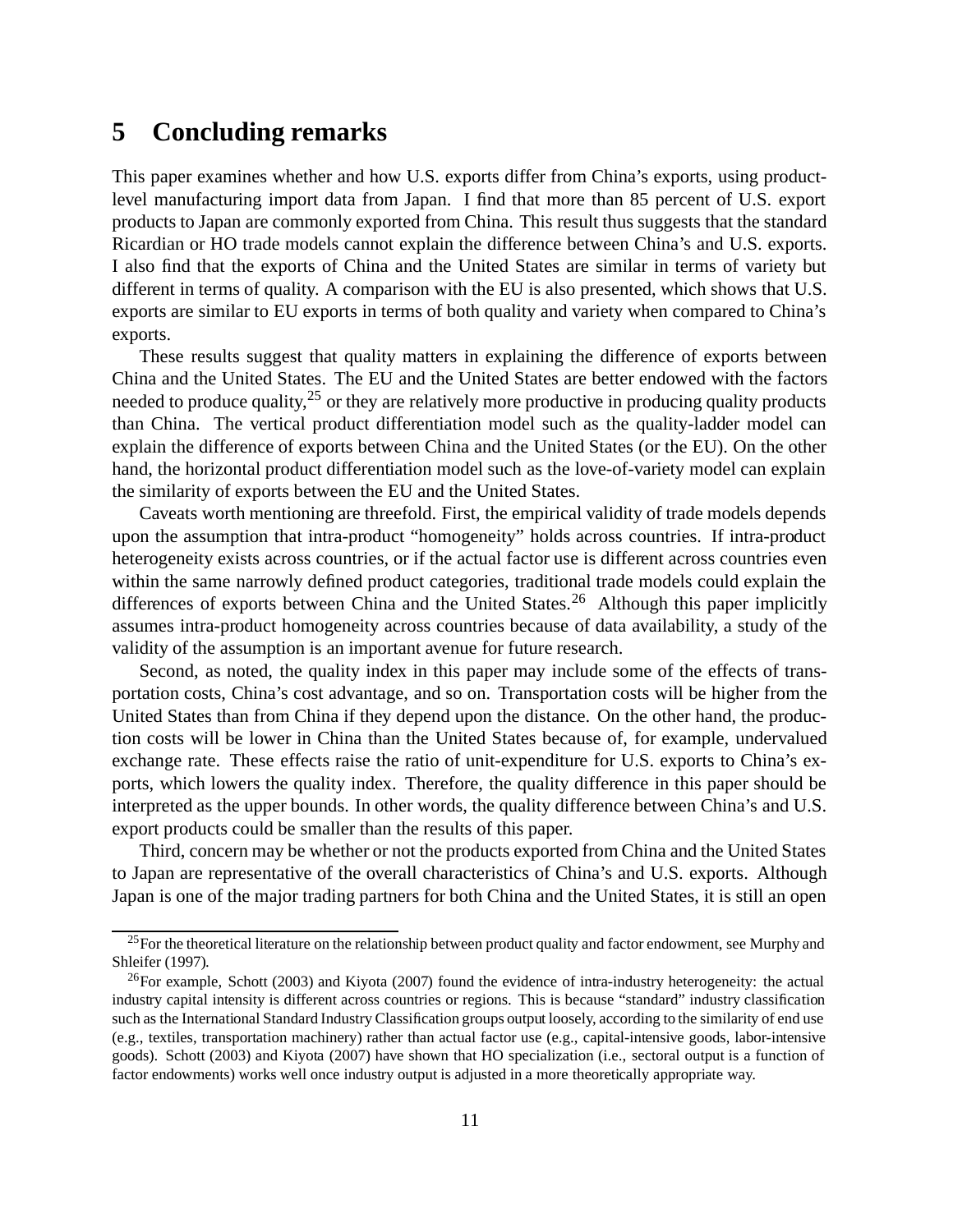question whether or not the results can be generalized to the trade of other countries.

In terms of policy, there might be a concern that the exports of China's low price products may displace U.S. products. But U.S. exports do not necessarily compete with China's exports in the same quality space. Indeed, significant quality differences exist between China's and U.S products even within a narrowly defined product space. This result suggests that China's products do not necessarily displace U.S. products if the quality difference is large enough to distinguish U.S. products from China's products.<sup>27</sup>

For EU and U.S. firms, the quality difference can therefore be a key aspect in competing with China's products. My results indicate that the variety of China's exports is almost the same as that of EU and U.S. exports in many sectors. This implies that EU and U.S. exports do not have a strong advantage in variety compared to China's exports. On the other hand, because the qualities of EU and U.S. exports are significantly higher than China's exports, the quality differences are a strong advantage for EU and U.S. exports compared with China's exports. In other words, quality upgrading is necessary to compete with China's exports.

It may also be important to note that the electrical equipment sector shows smaller quality differences than other machinery sectors. This may be attributable to the fact that multinational firms in the electrical equipment sector are more actively involved in offshore production than firms in other sectors.<sup>28</sup> In other words, "made in China" does not necessarily mean "Chinese" brand." For example, suppose that Japanese multinational firms in the electrical equipment sector export high-quality parts from Japan to China, assemble the parts in China, and export the final products back to Japan as a "Japanese brand." This implies that some of the quality of China's products reflects the quality of intermediate inputs from Japan.<sup>29</sup> To analyze the relationship among the qualities, brands, and production sites of products may be another interesting question for research.<sup>30</sup>

## **References**

Armington, Paul S. (1969) "A Theory of Demand for Products Distinguished by Place of Production," *International Monetary Fund Staff Papers*, 16(1): 159-178.

Branstetter, Lee and Nicholas Lardy (2006) "China's Embrace of Globalization," NBER Working Paper, No. 12373.

 $^{27}$ Eichengreen et al. (2007) found that China's growth had a positive effect on the exports of high income countries such as Japan.

 $28$ The importance of foreign firms in China's exports are often pointed out by the literature. See, for example, Lardy (2002), Gilboy (2004) and Branstetter and Lardy (2006).

 $^{29}$ In this connection, the "excess" quality upgrading that was pointed out by Rodrik (2006) and Schott (2008) may be attributable to the high-quality intermediate inputs by multinational firms in China. Lardy (2002, p. 38, Table 2-2) found that processed exports accounted for 58 percent of China's total exports in 2000.

<sup>&</sup>lt;sup>30</sup>As a case study, Linden, Kraemer, and Dedrick (2007) focused on the production process of Apple iPod that is sold in the United States. They examined all the parts that went into the iPod and asked who makes it. They found that although a finished iPod was exported from China, U.S. companies and workers captured \$163 of the iPod's \$299 retail value in the United States. Varian (2007) featured this paper and stated that "their study offers a fascinating illustration of the complexity of the global economy, and how difficult it is to understand that complexity by using only conventional trade statistics."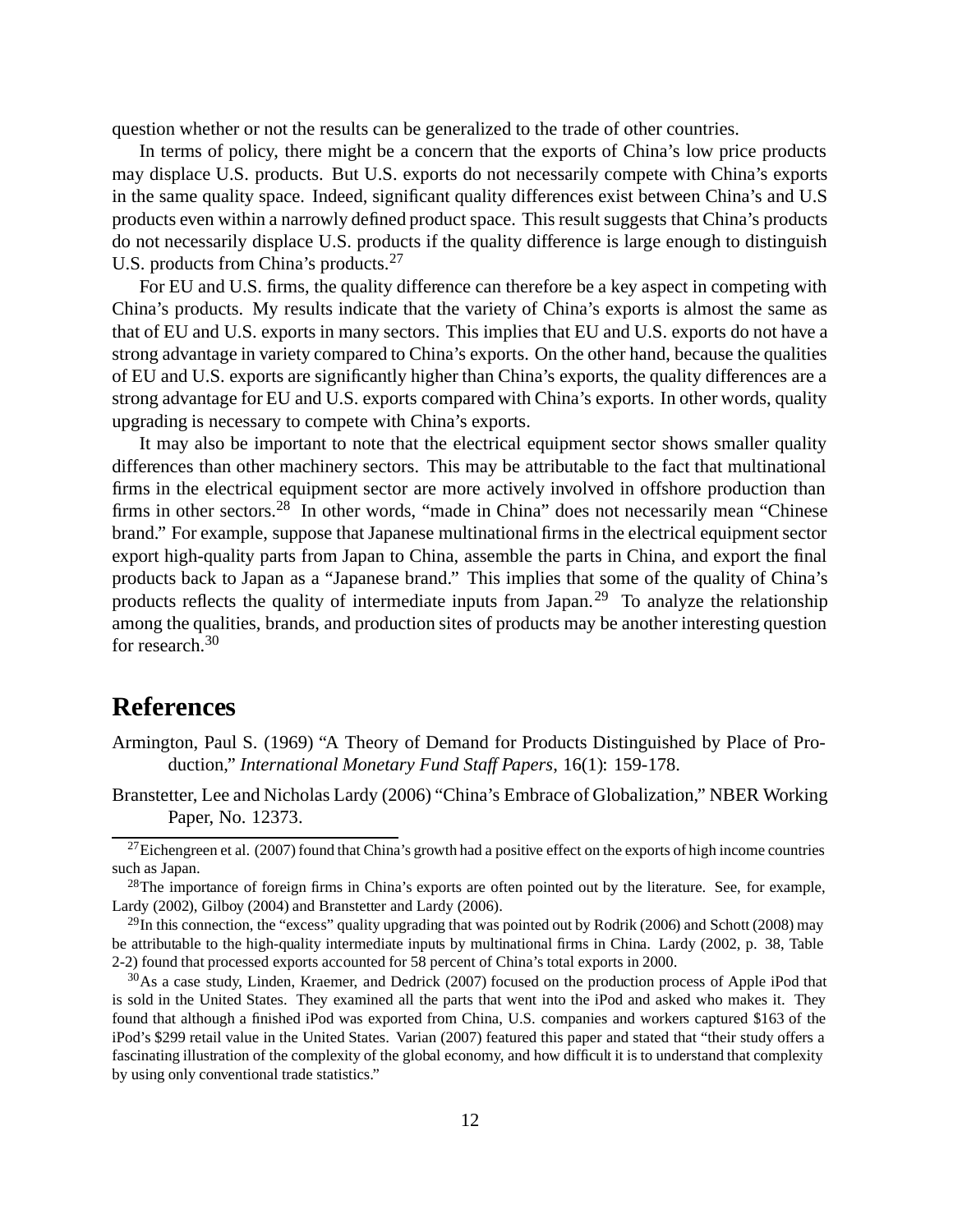- Broda, Christian and David E. Weinstein (2006) "Globalization and the Gains from Variety," *Quarterly Journal of Economics*, 121(2): 541-585.
- Diewert, W. Erwin (1976) "Exact and Superlative Index Numbers," *Journal of Econometrics*, 4(2): 115-145.
- Dixit, Avinash K. and Joseph E. Stiglitz (1977) "Monopolistic Competition and Optimum Product Diversity," *American Economic Review*, 67(3): 297-308.
- Eichengreen, Barry, Yeongseop Rhee, and Hui Tong (2007) "The Impact of China on the Export of Other Asian Countries," *Review of World Economics*, 143(2): 201-226.
- Feenstra, Robert C. (1994) "New Product Varieties and the Measurement of International Prices," *American Economic Review*, 84(1): 157-177.
- Feenstra, Robert C., Tzu-Han Yang, and Gary G. Hamilton (1999) "Business Groups and Product Variety in Trade: Evidence from South Korea, Taiwan and Japan," *Journal of International Economics*, 48(1): 71-101.
- Feenstra, Robert C. (2004) *Advanced International Trade: Theory and Evidence*, Princeton, NJ: Princeton University Press.
- Feenstra, Robert C. and Shang-Jin Wei (2007) (eds.) *China's Growing Role in World Trade*, forthcoming from NBER/University of Chicago Press.
- Finger, J.M. and M.E. Krenin (1979) "A Measure of 'Export Similarity' and Its Possible Use," *Economic Journal*, 89(356): 905-912.
- Flam, Harry and Elhanan Helpman (1987) "Vertical Product Differentiation and North-South Trade," *American Economic Review*, 77(5): 810-822.
- Gilboy, George J. (2004) "The Myth Behind China's Miracle," *Foreign Affairs*, 83(4): 33-48.
- Greenaway, David, Aruneema Mahabir, and Chris Milner (2006) "Has China Displaced Other Asian Countries' Exports?" Research Paper Series, No. 21, University of Nottingham.
- Grossman, Gene M. and Elhanan Helpman (1991) *Innovation and Growth in the Global Economy*, Cambridge, MA: MIT Press.
- Hallak, Juan Carlos and Peter K. Schott (2008) "Estimating Cross-Country Differences in Product Quality," NBER Working Paper, No. 13807.
- Hanson, Gordon H. and Raymond Robertson (2007) "China and Manufacturing Exports of Developing Countries," in Feenstra and Wei (2007).
- Hummels, David and Peter J. Klenow (2005) "The Variety and Quality of a Nation's Exports," *American Economic Review*, 95(3): 704-723.
- Japan External Trade Organization (JETRO) (2007) JETRO website. (http://www.jetro.go.jp) (In Japanese)
- Kiyota, Kozo (2007) "Paths of Development and Wage Variations," RSIE Working Paper, No. 572, University of Michigan.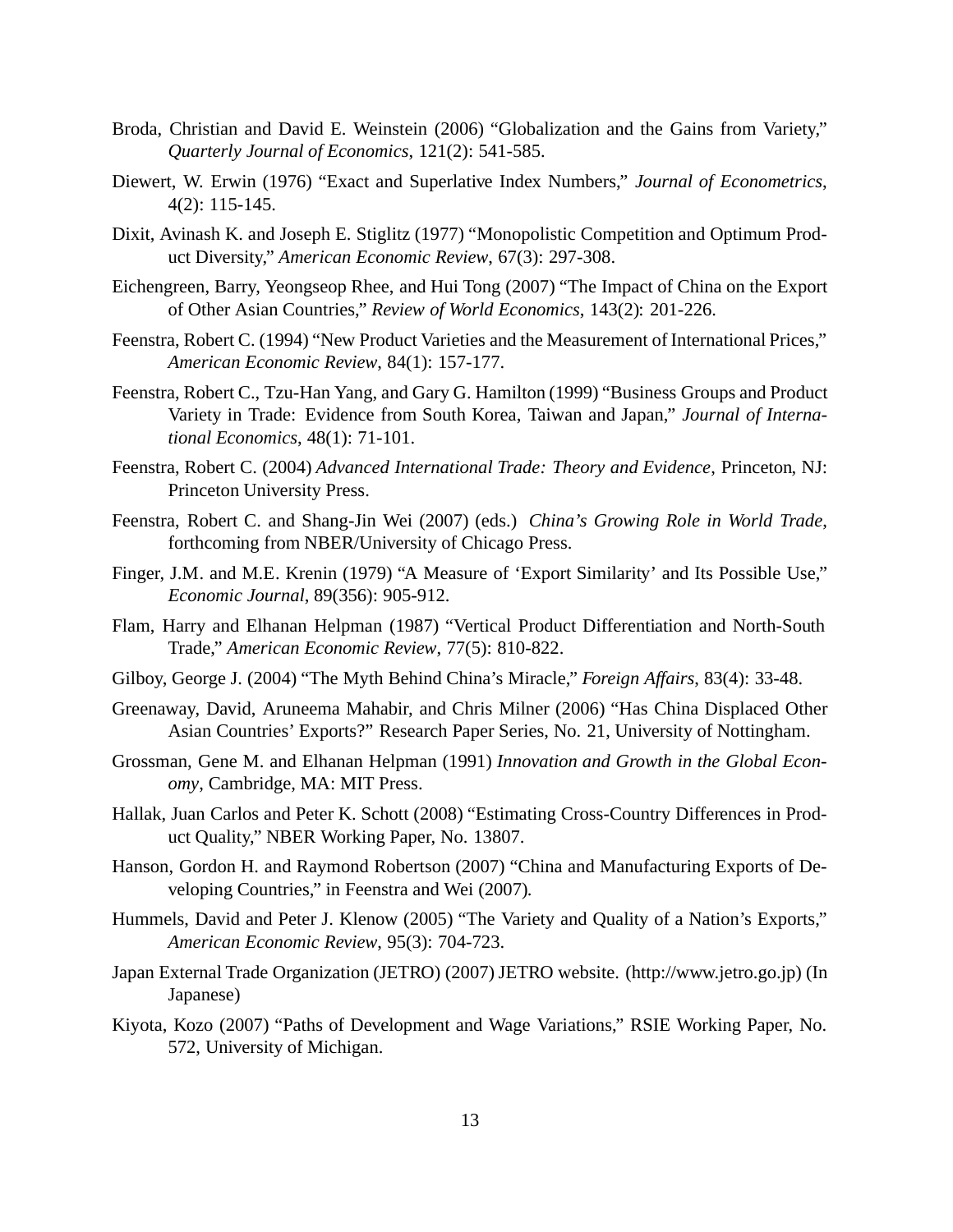- Krugman, Paul R. (1979) "Increasing Returns, Monopolistic Competition, and International Trade," *Journal of International Economics*, 9(4): 469-479.
- Lardy, Nicholas (2002) *Integrating China into the Global Economy*, Washington, D.C.: Brookings Institution.
- Leamer, Edward E. and Robert M. Stern (2006) *Quantitative International Economics*, Piscataway, NJ: Aldine Transaction.
- Linden, Greg, Kenneth L. Kraemer, and Jason Dedrick (2007) "Who Captures Value in a Global Innovation System? The Case of Apple's iPod," manuscript, University of California, Irvine.
- Ministry of Finance (2007) *Trade Statistics of Japan* Website (http://www.customs.go.jp/toukei/ info/tsdl.htm). (In Japanese)
- Murphy, Klevin M. and Andrei Shleifer (1997) "Quality and Trade," *Journal of Development Economics*, 53(1): 1-15.
- Rodrik, Dani (2006) "What's So Special about China's Exports?" NBER Working Paper, No. 11947.
- Sato, Kazuo (1976) "The Ideal Log-Change Index Number," *Review of Economics and Statistics*, 58(2): 223-228.
- Schott, Peter K. (2003) "One Size Fits All? Heckscher-Ohlin Specialization in Global Production," *American Economic Review*, 93(3): 686-708.
- Schott, Peter K. (2004) "Across-Product versus Within-Product Specialization in International Trade," *Quarterly Journal of Economics*, 119(2): 647-678.
- Schott, Peter K. (2008) "The Relative Sophistication of Chinese Exports," *Economic Policy*, 23(53): 5-49.
- Varian, Hal R. (2007) "An iPod Has Global Value. Ask the (Many) Countries that Make It," *New York Times*, June 28, 2007.
- Vartia, Yrjo O. (1976) "Ideal Log-Change Index Numbers," *Scandinavian Journal of Statistics*, 3(3): 121-126.
- World Bank (2008) *World Development Indicators* (On Line Version), Washington, D.C.: World Bank.

# **Appendix**

This appendix explains the derivation of the quality and variety indexes, which follow the model of Feenstra et al. (1999). Suppose that there are  $j(=1, ..., J)$  countries and  $i(=1, ..., N)$  products for a given industry. Country *j* supplies the products  $I_j \subseteq \{1, ..., N\}$ . Let  $x_{ij}$  be the import of product *i* from country *j* and  $\mathbf{x}_i$  be the corresponding import vector. Similarly, denote  $p_{ij}$  as the price of product *i* from country *j* and  $\mathbf{p}_i$  as the corresponding price vector.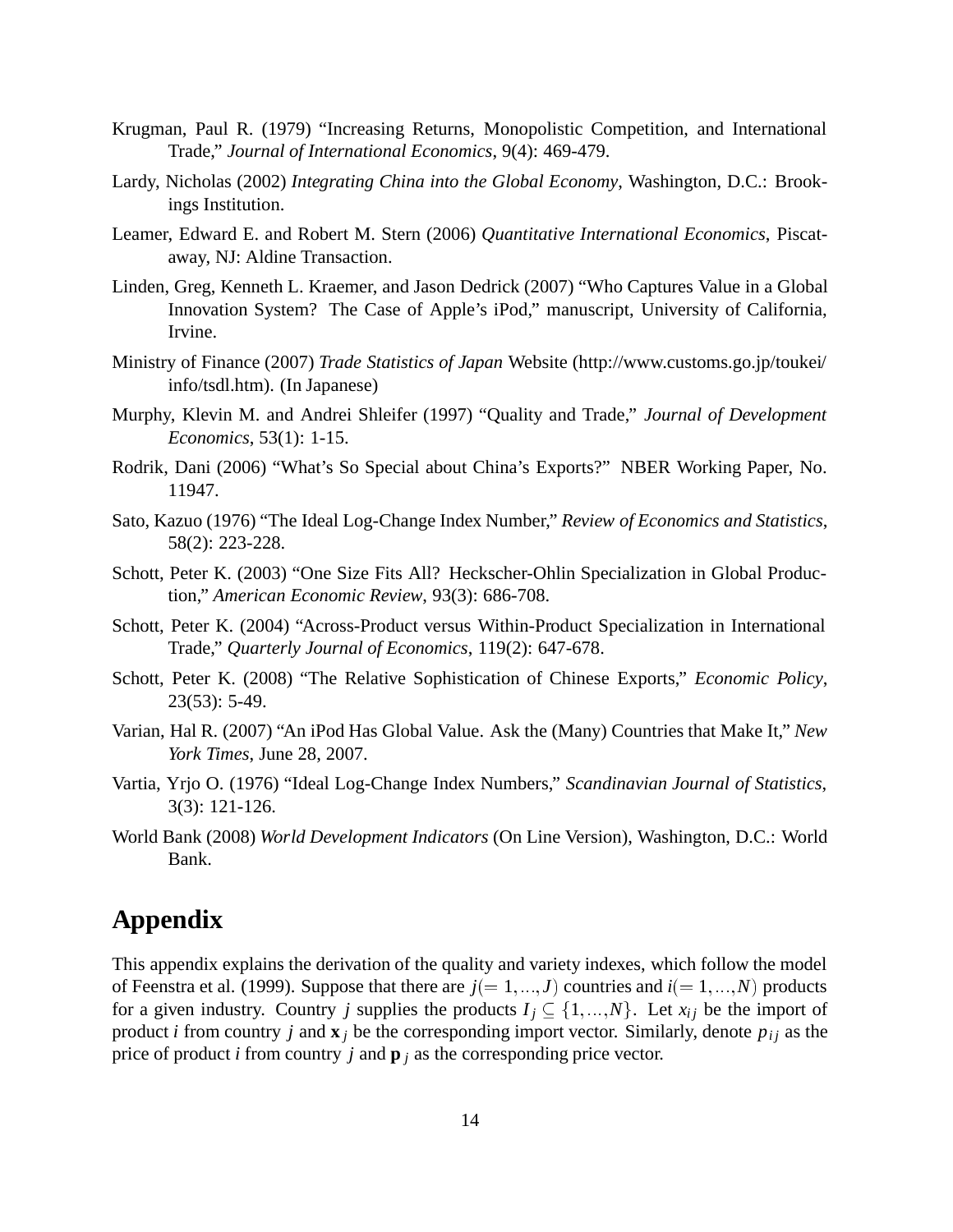The measurement of product quality is an issue. Schott (2008, p. 38) states that export unit values are a sufficient statistics for quality "when products possess only vertical attributes, that is, attributes for which all consumers agree to pay more." However, a part of the quality may be neither observable nor captured by the prices. To take into account unobservable as well as observable quality, I introduce the unobservable product-specific quality parameter *ai* for product *i*. Let **a** be the corresponding unobservable quality vector. Denote the total services from imports from country *j* for an industry as  $f(\mathbf{x}_j, I_j, \mathbf{a})$ . Define the services per unit of import from country *j* as:

$$
A_j \equiv f(\mathbf{x}_j, I_j, \mathbf{a}) / X_j,\tag{6}
$$

where  $X_j = \sum_{i \in I_j} x_{ij}$ . Equation (6) is rewritten as follows.

$$
A_j = \frac{E_j/X_j}{c(\mathbf{p}_j, I_j, \mathbf{a})},\tag{7}
$$

where  $E_j (= c(\mathbf{p}_j, I_j, \mathbf{a}) f(\mathbf{x}_j, I_j, \mathbf{a}))$  denotes total expenditure on imports from country *j* and  $c(\mathbf{p}_j, I_j, \mathbf{a})$  represents unit-cost function dual to  $f(\mathbf{x}_j, I_j, \mathbf{a})$ .

Note that the unit-cost function includes an unobservable part of the product-specific quality **a**. This implies that the relative service ratio also depends upon the unobservable part of the product-specific quality and, therefore, the service per unit of import cannot be measured. This problem can be resolved by taking the ratio between countries *j* and *k* in an industry:

$$
\frac{A_j}{A_k} = \frac{(E_j/X_j)/(E_k/X_k)}{c(\mathbf{p}_j, I_j, \mathbf{a})/c(\mathbf{p}_k, I_k, \mathbf{a})}.
$$
\n(8)

Assume that  $f(\mathbf{x}_j, I_j, \mathbf{a})$  takes the following CES functional form.

$$
f(\mathbf{x}_j, I_j, \mathbf{a}) = \left(\sum_{i \in I_j} a_i x_{ij}^{\frac{\sigma-1}{\sigma}}\right)^{\frac{\sigma}{\sigma-1}} \quad \sigma > 1, a_i > 0,
$$
\n
$$
(9)
$$

where  $\sigma$  denotes the elasticity of substitution. The unit cost function dual to (9) is

$$
c(\mathbf{p}_j, I_j, \mathbf{a}) = \left(\sum_{i \in I_j} a_i^{\sigma} p_{ij}^{1-\sigma}\right)^{\frac{1}{1-\sigma}}.
$$
 (10)

Let *I* be the set of overlapping products (i.e.,  $I = (I_j \cap I_k)$ ). Suppose that the set of overlapping products is not empty. Denote the ratio of the expenditure on the overall imports from country *j* relative to common goods *I* in a given industry as  $\lambda_j$ , where

$$
\lambda_j = \frac{\sum_{i \in I_j} p_{ij} x_{ij}}{\sum_{i \in I} p_{ij} x_{ij}}.
$$
\n(11)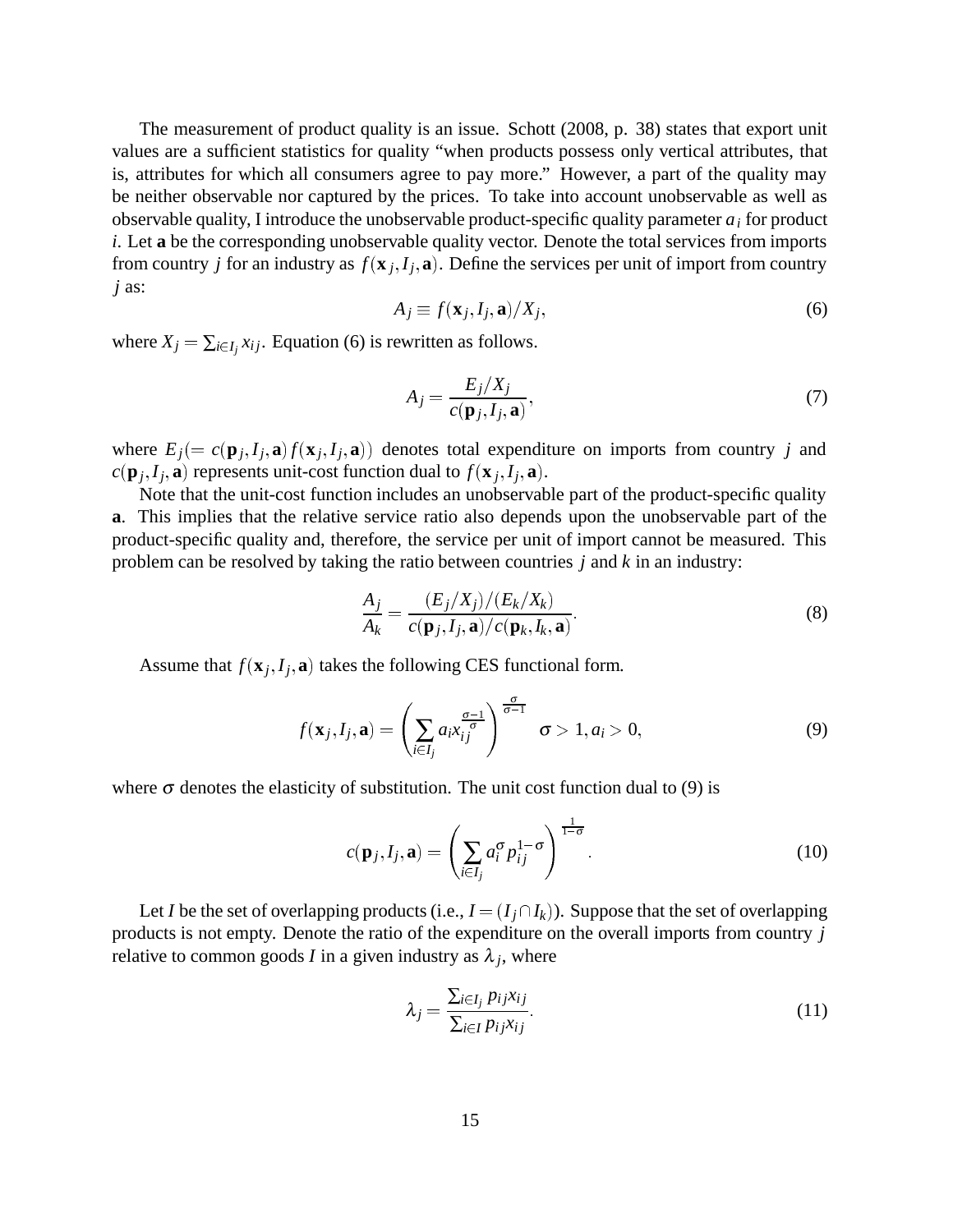Denote the logarithmic means of the expenditure shares of countries *j* and *k* as:

$$
\omega_i(I) = \frac{s_{ij}(I) - s_{ik}(I)}{\ln s_{ij}(I) - \ln s_{ik}(I)} / \sum_{h \in I} \frac{s_{hj}(I) - s_{hk}(I)}{\ln s_{hj}(I) - \ln s_{hk}(I)},
$$
(12)

where  $s_{ij}(I) = p_{ij}x_{ij}/\sum_{m \in I} p_{mj}x_{mj}$  and  $s_{ik}(I) = p_{ik}x_{ik}/\sum_{m \in I} p_{mk}x_{mk}$ .

Based on this setup, Feenstra (1994) showed theoretically that the ratio of unit-cost could be measured as follows.

$$
\frac{c(\mathbf{p}_j, I_j, \mathbf{a})}{c(\mathbf{p}_k, I_k, \mathbf{a})} = P(\mathbf{p}_j, \mathbf{p}_k, \mathbf{x}_j, \mathbf{x}_k, I) \left(\frac{\lambda_k}{\lambda_j}\right)^{\frac{1}{\sigma - 1}},
$$
\n(13)

where

$$
P(\mathbf{p}_j, \mathbf{p}_k, \mathbf{x}_j, \mathbf{x}_k, I) = \prod_{i \in I} \left( \frac{p_{ij}}{p_{ik}} \right)^{\omega_i(I)}.
$$
 (14)

Equation (13) can be decomposed into two components. One is the "conventional" price index  $P(\mathbf{p}_j, \mathbf{p}_k, \mathbf{x}_j, \mathbf{x}_k, I)$ . It is the exact index of the overlapping products for countries *j* and *k* that now does not depend on the unobservable product-specific quality **a**. The other is the effects of nonoverlapping products  $(\lambda_k/\lambda_j)^{1/(\sigma-1)}$ . This term implies that the smaller the country *j*'s share of expenditure from selling products outside the set of overlapping products, the larger  $\lambda_j$  will be, which results in the lower unit-cost ratio.

From equation (13), equation (8) is then written as follows.

$$
\frac{A_j}{A_k} = \frac{(E_j/X_j)/(E_k/X_k)}{P(\mathbf{p}_j, \mathbf{p}_k, \mathbf{x}_j, \mathbf{x}_k, I)} \left(\frac{\lambda_j}{\lambda_k}\right)^{\frac{1}{\sigma-1}}
$$
\n
$$
= Q_{j/k} \times (V_{j/k})^{1/(\sigma-1)}
$$
\n
$$
= (\text{Product Quality Index}) \times (\text{Product Variety Index})^{1/(\sigma-1)}
$$
\n(15)

The relative service ratio consists of two terms. The first term  $Q_{j/k}$  is the ratio of the unitexpenditure to the price index. This term will be large if country *j* exports more higher-quality products than country *k* within a given industry. The second term is the ratio of the inverse of the expenditure shares. The second term  $V_{j/k}$  will be large if the import share of non-overlapping products from country *j* becomes large relative to country *k*. Following Feenstra et al. (1999), I interpret the first term as a measure of country- and industry-specific product quality while the second term as a measure of product variety that captures the effects of non-overlapping product varieties. Unobservable product-specific quality **a** is no longer required in calculating the quality index.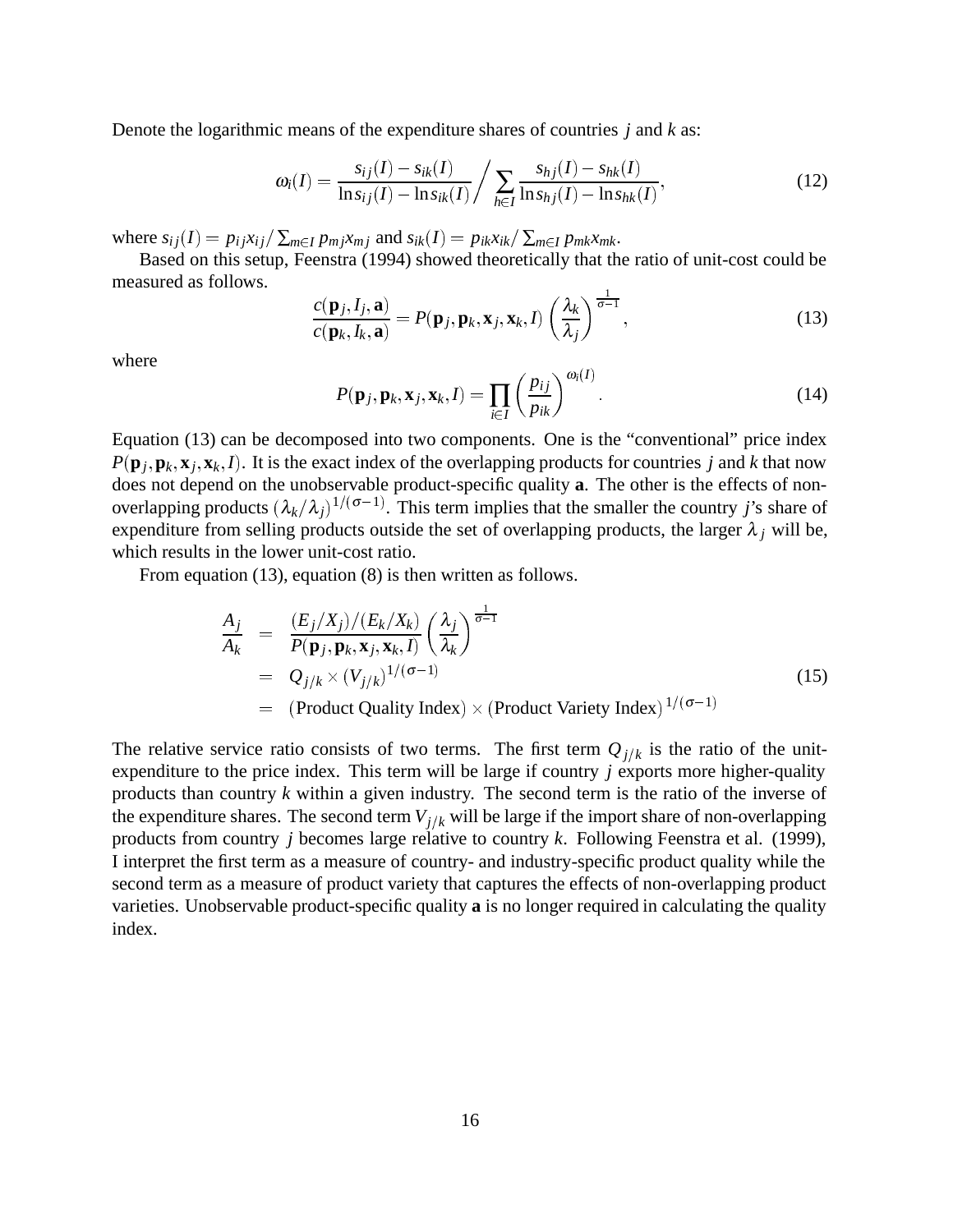**Table 1. Example of the HS 9-digit Level Category**

|       |     |      | 4-digit 6-digit 9-digit Description                       |
|-------|-----|------|-----------------------------------------------------------|
| 61.09 |     |      | T-shirts, singlets and other vests, knitted or crocheted. |
|       | .10 |      | Of cotton                                                 |
|       |     |      | 1 Of yarns of different colours or printed                |
|       |     | .011 | (1) Containing embroidery or lace, or figured             |
|       |     | .012 | $(2)$ Other                                               |
|       |     | .020 | 2 Other                                                   |
|       | .90 |      | Of other textile materials                                |
|       |     |      | 1 Of yarns of different colours or printed                |
|       |     |      | (1) Containing embroidery or lace, or figured             |
|       |     | .011 | - Of wool or fine animal hair                             |
|       |     | .012 | - Of synthetic fibres                                     |
|       |     | .013 | - Of artificial fibres                                    |
|       |     | .014 | - Other                                                   |
|       |     |      | $(2)$ Other                                               |
|       |     | .016 | - Of synthetic fibres                                     |
|       |     | .017 | - Of artificial fibres                                    |
|       |     | .019 | - Other                                                   |
|       |     |      | 2 Other                                                   |
|       |     | .021 | - Of man-made fibres                                      |
|       |     | .029 | - Other                                                   |

Source: http://www.customs.go.jp/english/tariff/2007\_4/data/61.htm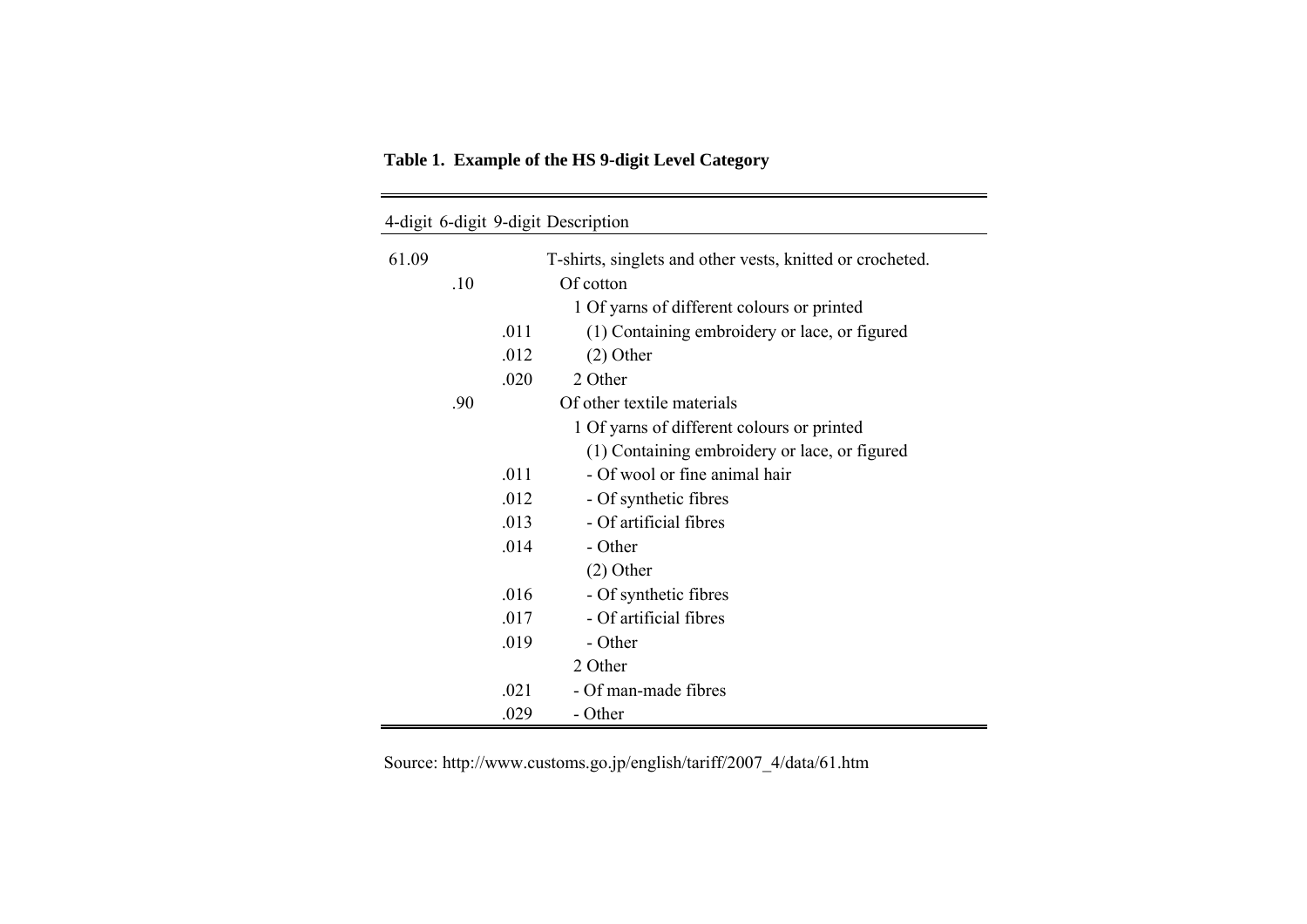| (Billions of yen and percent) |                                             |       |               |       |        |       |  |  |  |  |
|-------------------------------|---------------------------------------------|-------|---------------|-------|--------|-------|--|--|--|--|
| Value of imports              |                                             |       |               |       |        |       |  |  |  |  |
|                               | All                                         |       | Manufacturing |       | Oil    |       |  |  |  |  |
|                               | Value                                       | Share | Value         | Share | Value  | Share |  |  |  |  |
| 2002                          | 42,226                                      | 100.0 | 28,249        | 66.9  | 5,362  | 12.7  |  |  |  |  |
| 2003                          | 44,361                                      | 100.0 | 29,333        | 66.1  | 6,288  | 14.2  |  |  |  |  |
| 2004                          | 49,215                                      | 100.0 | 32,341        | 65.7  | 7.207  | 14.6  |  |  |  |  |
| 2005                          | 56,948                                      | 100.0 | 35,460        | 62.3  | 10,245 | 18.0  |  |  |  |  |
| 2006                          | 40,783<br>67,342<br>13,340<br>100.0<br>60.6 |       |               |       |        |       |  |  |  |  |

**Table 2. Values, Number of Industries, and Number of Products in Japanese Imports**

|      | Number of industries (defined by HS 4-digit category) |              |               |       |                             |              |  |  |  |  |  |
|------|-------------------------------------------------------|--------------|---------------|-------|-----------------------------|--------------|--|--|--|--|--|
|      | A11                                                   |              | Manufacturing |       | Oil                         |              |  |  |  |  |  |
|      | Industries                                            | <b>Share</b> | Industries    | Share | Industries                  | <b>Share</b> |  |  |  |  |  |
| 2002 | 1,236                                                 | 100.0        | 1,023         | 82.8  |                             | 0.2          |  |  |  |  |  |
| 2003 | 1.234                                                 | 100.0        | 1,022         | 82.8  |                             | 0.2          |  |  |  |  |  |
| 2004 | 1,236                                                 | 100.0        | 1,023         | 82.8  | 2                           | 0.2          |  |  |  |  |  |
| 2005 | 1,235                                                 | 100.0        | 1,022         | 82.8  | $\mathcal{D}_{\mathcal{L}}$ | 0.2          |  |  |  |  |  |
| 2006 | 1.235                                                 | 100.0        | 1.024         | 82.9  |                             | 0.2          |  |  |  |  |  |

|      | Number of products (defined by HS 9-digit category) |              |               |              |          |              |  |  |  |  |
|------|-----------------------------------------------------|--------------|---------------|--------------|----------|--------------|--|--|--|--|
|      | A11                                                 |              | Manufacturing |              | Oil      |              |  |  |  |  |
|      | Products                                            | <b>Share</b> | Products      | <b>Share</b> | Products | <b>Share</b> |  |  |  |  |
| 2002 | 8.197                                               | 100.0        | 7.050         | 86.0         | 39       | 0.5          |  |  |  |  |
| 2003 | 8,212                                               | 100.0        | 7,079         | 86.2         | 38       | 0.5          |  |  |  |  |
| 2004 | 8,212                                               | 100.0        | 7.059         | 86.0         | 40       | 0.5          |  |  |  |  |
| 2005 | 8.201                                               | 100.0        | 7,052         | 86.0         | 43       | 0.5          |  |  |  |  |
| 2006 | 8,066                                               | 100.0        | 6.921         | 85.8         | 42       | 0.5          |  |  |  |  |

Note: The value of imports excludes products in which quantity data are not available because of rounding. The share of excluded products is less than 0.005 percent. A variety is defined as each HS 9-digit category.

Source: MOF (various years).

 $\overline{\phantom{a}}$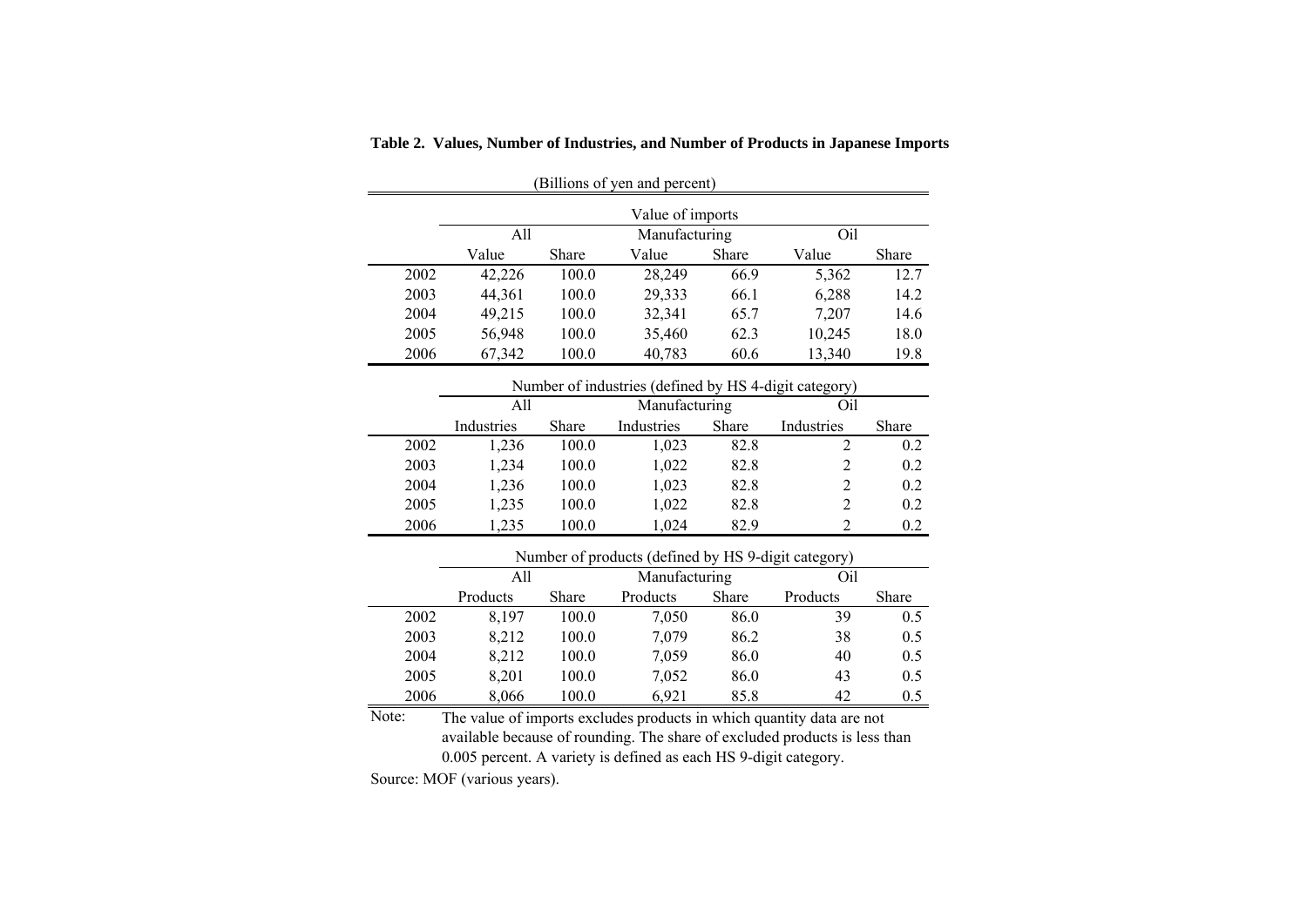#### **Table 3. Ranking of the Share of Imports by Country or Region**

|      |                          |       |                             | (Percent) |                          |       |                                 |              |
|------|--------------------------|-------|-----------------------------|-----------|--------------------------|-------|---------------------------------|--------------|
|      |                          |       | Total imports $= 100.0$     |           |                          |       | Manufacturing imports $= 100.0$ |              |
|      | 2002                     |       | 2006                        |           | 2002                     |       | 2006                            |              |
| Rank | Country (region)         | Share | Country (region)            | Share     | Country (region)<br>Rank | Share | Country (region)                | <b>Share</b> |
|      | 1 China                  | 18.3  | <b>China</b>                | 20.5      | 1 China                  | 24.6  | China                           | 31.4         |
|      | 2 United States          | 17.1  | <b>United States</b>        | 11.7      | 2 United States          | 20.4  | <b>United States</b>            | <b>16.0</b>  |
|      | 3 European Union         | 13.0  | European Union              | 10.0      | 3 European Union         | 17.8  | European Union                  | 15.5         |
|      | 4 Korea                  | 4.6   | Saudi Arabia                | 6.4       | 4 Korea                  | 5.3   | Korea                           | 6.4          |
|      | 5 Indonesia              | 4.2   | <b>United Arab Emirates</b> | 5.5       | 5 Taiwan                 | 5.2   | Taiwan                          | 4.9          |
|      | 6 Australia              | 4.2   | Australia                   | 4.8       | 6 Thailand               | 3.9   | Thailand                        | 4.2          |
|      | 7 Taiwan                 | 4.0   | Korea                       | 4.7       | 7 Malaysia               | 3.3   | Malaysia                        | 2.7          |
|      | 8 Saudi Arabia           | 3.4   | Indonesia                   | 4.2       | 8 Indonesia              | 2.5   | Indonesia                       | 2.5          |
|      | 9 United Arab Emirates   | 3.4   | Taiwan                      | 3.5       | 9 Philippines            | 2.4   | Philippines                     | 1.8          |
|      | 10 Malaysia              | 3.3   | Thailand                    | 2.9       | 10 Singapore             | 1.8   | South Africa                    | 1.7          |
|      | Sum of China, EU, and US | 48.4  | Sum of China, EU, and US    | 42.2      | Sum of China, EU, and US | 62.8  | Sum of China, EU, and US        | 62.8         |
|      | Sum of top 10 countries  | 75.6  | Sum of top 10 countries     | 74.3      | Sum of top 10 countries  | 87.3  | Sum of top 10 countries         | 86.9         |

Notes: 1) European Union includes Austria, Belgium, Denmark, Finland, France, Germany, Greece, Ireland, Italy, Luxembourg, Netherlands, Portugal, Spain, Sweden, and United Kingdom.

2) Share indicates the percentage share of each country (or region) to total imports.

Source: MOF (various years).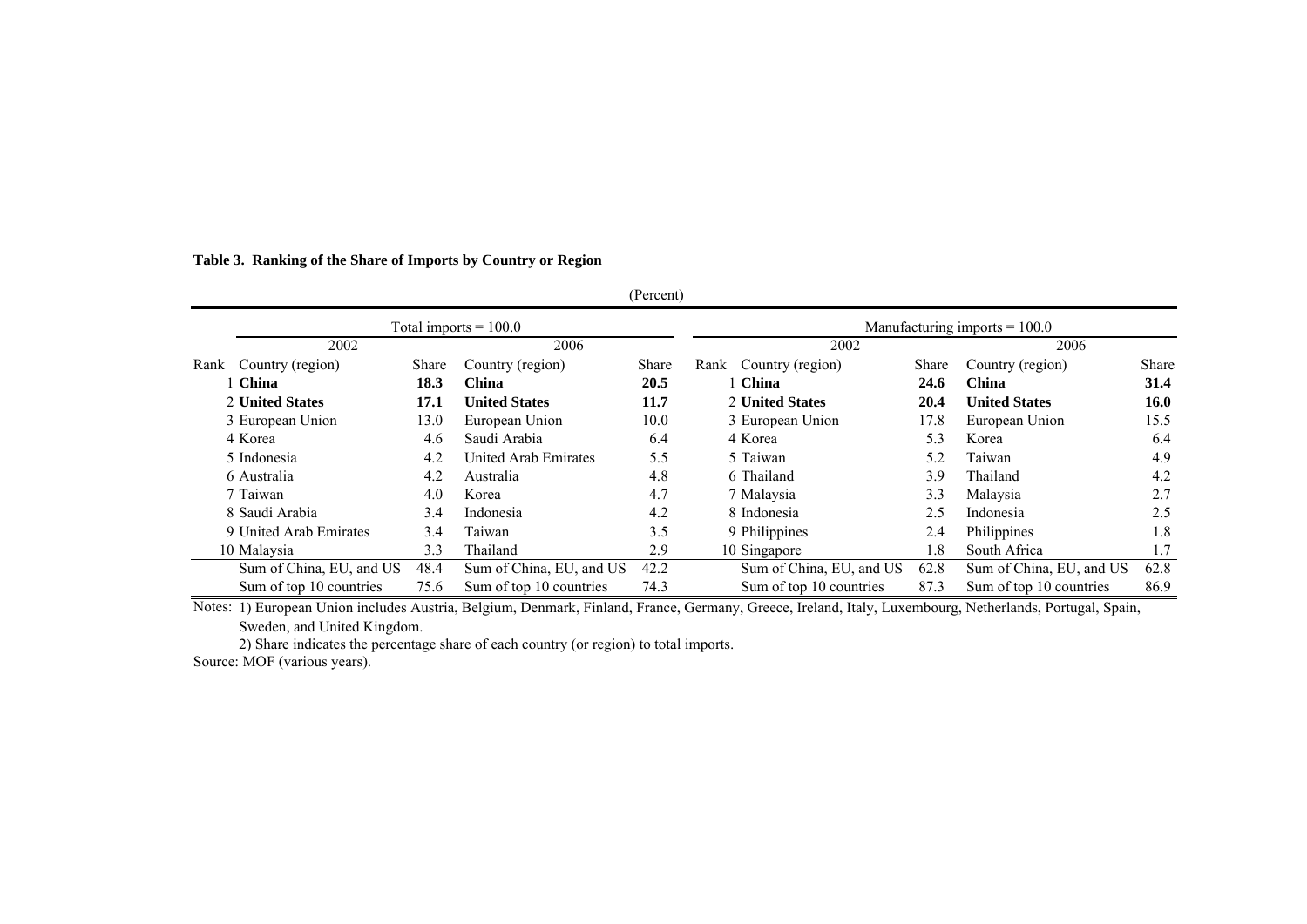| Number of industries (4-digit HS categories) |      | Number of products (9-digit HS categories) |      |                          |       |                      |       |
|----------------------------------------------|------|--------------------------------------------|------|--------------------------|-------|----------------------|-------|
| Country (region)<br>Rank                     | 2002 | Country (region)                           | 2006 | Country (region)<br>Rank | 2002  | Country (region)     | 2006  |
| 1 European Union                             | 984  | European Union                             | 982  | 1 European Union         | 5,998 | European Union       | 5,811 |
| 2 United States                              | 958  | <b>China</b>                               | 979  | 2 United States          | 5,213 | China                | 5,545 |
| 3 China                                      | 942  | <b>United States</b>                       | 959  | 3 China                  | 5,151 | <b>United States</b> | 4,981 |
| 4 Korea                                      | 865  | Korea                                      | 875  | 4 Korea                  | 4,039 | Korea                | 4,013 |
| 5 Taiwan                                     | 826  | Taiwan                                     | 843  | 5 Taiwan                 | 3,465 | Taiwan               | 3,390 |
| 6 Thailand                                   | 719  | Thailand                                   | 730  | 6 Thailand               | 2,696 | Thailand             | 2,838 |
| 7 Canada                                     | 674  | Switzerland                                | 656  | 7 Switzerland            | 2,324 | Switzerland          | 2,232 |
| 8 Switzerland                                | 648  | Indonesia                                  | 641  | 8 Indonesia              | 2,192 | Indonesia            | 2,202 |
| 9 Indonesia                                  | 614  | Canada                                     | 625  | 9 Canada                 | 2,131 | Canada               | 1,967 |
| 10 Australia                                 | 609  | India                                      | 606  | 10 Malaysia              | 1,868 | India                | 1,884 |

**Table 4. Ranking of the Number of Manufacturing Industries and Products by Country or Region**

Notes: 1) The number of industries indicates the number of 4-digit HS categories imported by Japan.

2) The number of products indicates the number of 9-digit HS categories imported by Japan.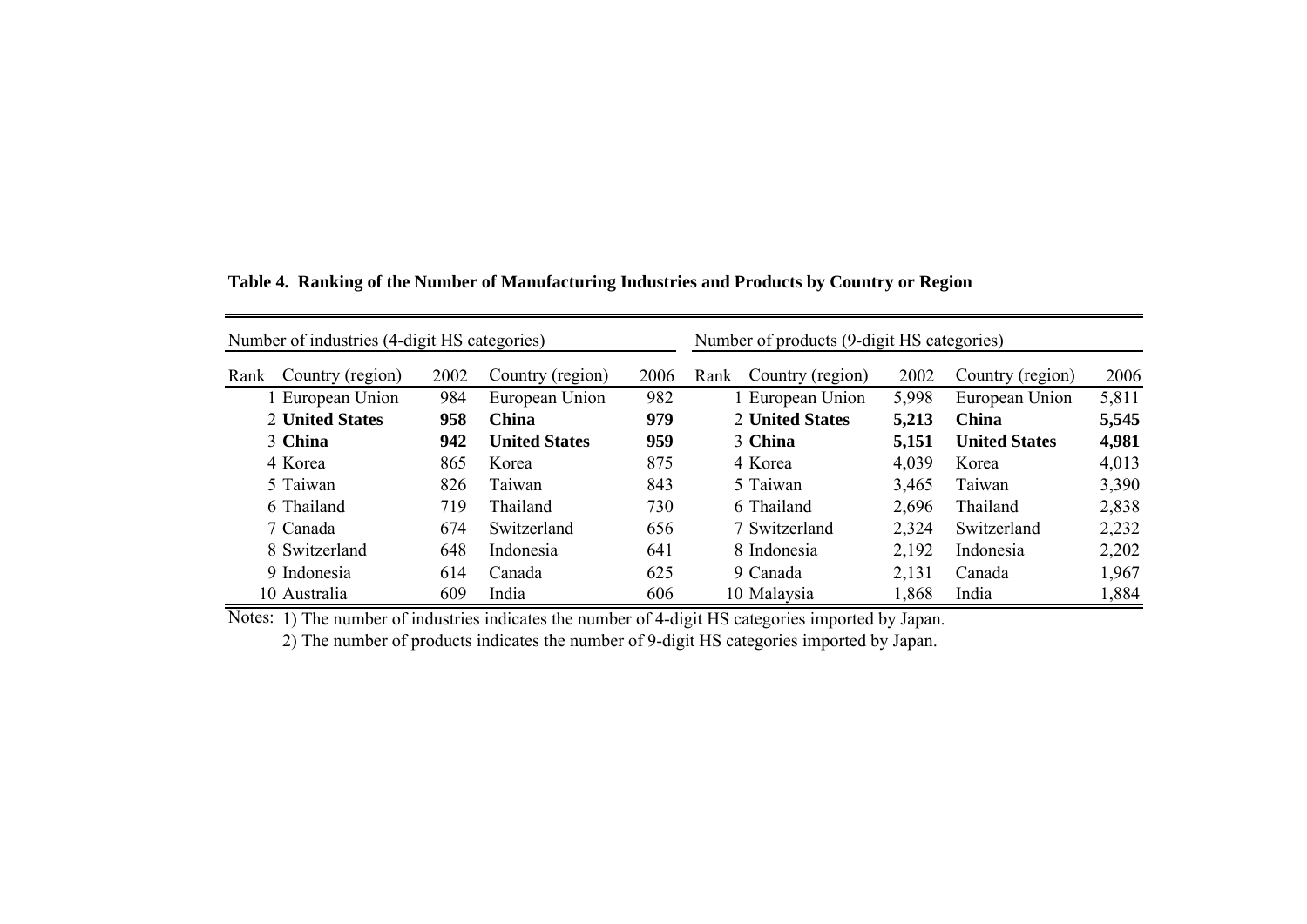Number of overlapping industries (number of U.S. export industries = 100.0) Number of overlapping products (number of U.S. export products = 100.0) Rank Country (region) Country (region) 2002 Share Country (region) 2006 Share Rank Country (region) 2002 Share Country (region) 2006 Share United States 958 100.0 United States 959 100.0 United States 5,213 100.0 United States 4,981 100.0 1 European Union 940 98.1 European Union 938 97.8 1 European Union 4,766 91.4 European Union 4,558 91.5 2 China **China 898 93.7 China 925 96.5** 2 **China 4,107 78.8 China 4,261 85.5** 3 Korea 840 87.7 Korea 853 88.9 3 Korea 3,528 67.7 Korea 3,458 69.4 4 Taiwan 805 84.0 Taiwan 821 85.6 4 Taiwan 3,118 59.8 Taiwan 3,047 61.2 5 Thailand 699 73.0 Thailand 711 74.1 5 Thailand 2,413 46.3 Thailand 2,515 50.5 6 Canada 670 69.9 Switzerland 651 67.9 6 Switzerland 2,130 40.9 Switzerland 2,059 41.3 7 Switzerland 640 66.8 Indonesia 624 65.1 7 Canada 2,058 39.5 Indonesia 1,915 38.4 8 Australia 601 62.7 Canada 622 64.9 8 Indonesia 1,905 36.5 Canada 1,895 38.0 9 Indonesia 598 62.4 India 587 61.2 9 Malaysia 1,708 32.8 Malaysia 1,681 33.7 10 Malaysia 566 59.1 Australia 583 60.8 10 Hong Kong 1,706 32.7 India 1,623 32.6

**Table 5. Ranking of the Number of Overlapping Manufacturing Industries and Products with the United States by Country or Regio n**

Note: 1) The number of overlapping industries is the number of 4-digit HS categories exported commonly from the United States and other countries. 2) The number of overlapping products is the number of 9-digit HS categories exported commonly from the United States and other countries.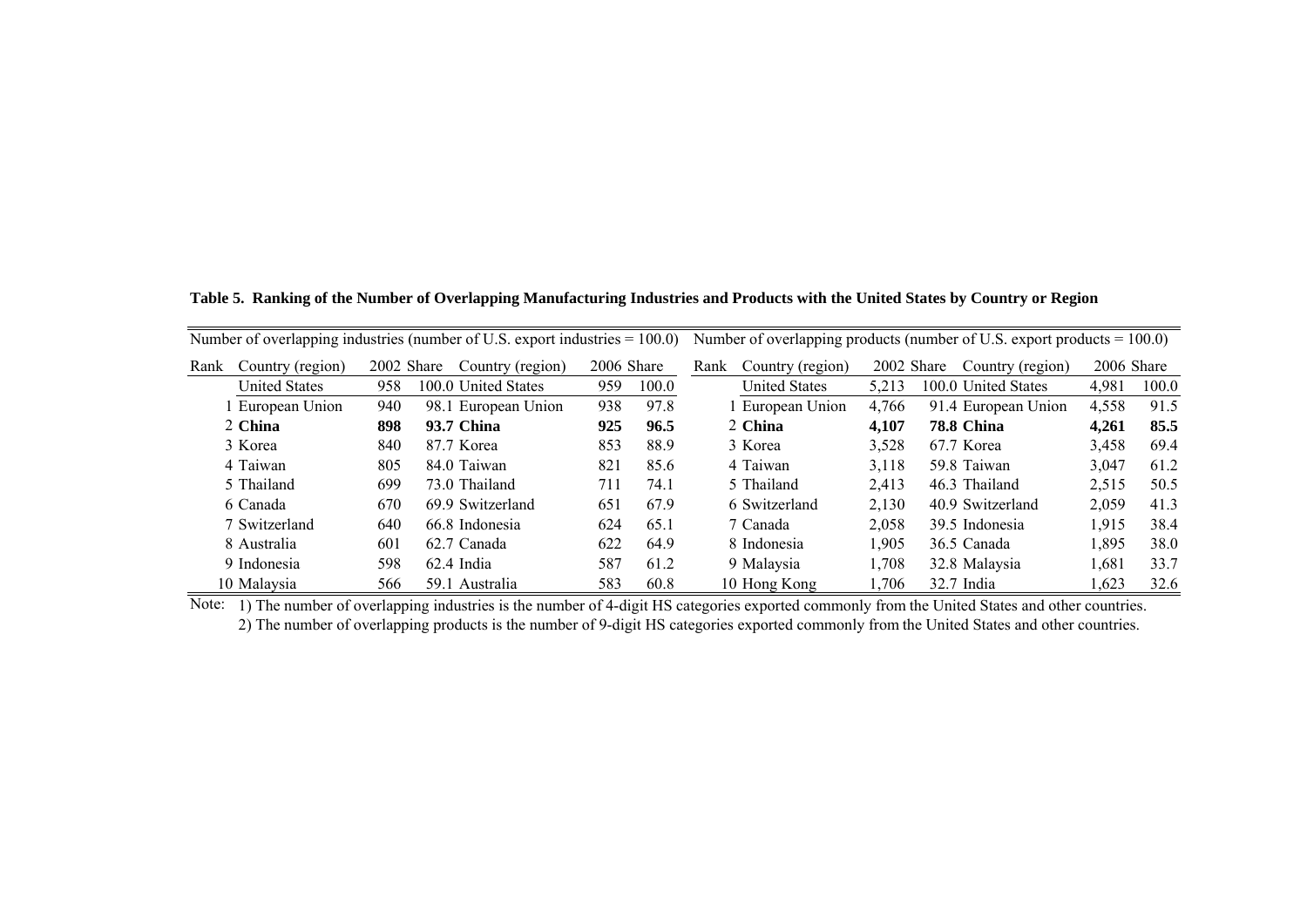**Table 6. Ranking of the Number of Overlapping Manufacturing Industries and Products with the European Union by Country or Region**

| Number of overlapping industries (number of EU export industries $= 100.0$ ) |                      |            |                      |            |       |                          | Number of overlapping products (number of EU export products $= 100.0$ ) |                           |            |       |
|------------------------------------------------------------------------------|----------------------|------------|----------------------|------------|-------|--------------------------|--------------------------------------------------------------------------|---------------------------|------------|-------|
| Rank                                                                         | Country (region)     | 2002 Share | Country (region)     | 2006 Share |       | Country (region)<br>Rank | 2002 Share                                                               | Country (region)          | 2006 Share |       |
|                                                                              | European Union       | 984        | 100.0 European Union | 982        | 100.0 | European Union           | 5.998                                                                    | 100.0 European Union      | 5,811      | 100.0 |
|                                                                              | <b>United States</b> | 940        | 95.5 China           | 951        | 96.8  | 1 United States          | 4.766                                                                    | 79.5 China                | 4,850      | 83.5  |
|                                                                              | 2 China              | 918        | 93.3 United States   | 938        | 95.5  | 2 China                  | 4.575                                                                    | <b>76.3</b> United States | 4,558      | 78.4  |
|                                                                              | 3 Korea              | 854        | 86.8 Korea           | 860        | 87.6  | 3 Korea                  | 3.781                                                                    | 63.0 Korea                | 3,709      | 63.8  |
|                                                                              | 4 Taiwan             | 815        | 82.8 Taiwan          | 831        | 84.6  | 4 Taiwan                 | 3,256                                                                    | 54.3 Taiwan               | 3,174      | 54.6  |
|                                                                              | 5 Thailand           | 710        | 72.2 Thailand        | 723        | 73.6  | 5 Thailand               | 2.504                                                                    | 41.7 Thailand             | 2.649      | 45.6  |
|                                                                              | 6 Canada             | 670        | 68.1 Switzerland     | 656        | 66.8  | 6 Switzerland            | 2,276                                                                    | 37.9 Switzerland          | 2,205      | 37.9  |
|                                                                              | 7 Switzerland        | 645        | 65.5 Indonesia       | 633        | 64.5  | 7 Canada                 | 2,052                                                                    | 34.2 Indonesia            | 2,026      | 34.9  |
|                                                                              | 8 Australia          | 606        | 61.6 Canada          | 619        | 63.0  | 8 Indonesia              | 2,015                                                                    | 33.6 Canada               | 1.902      | 32.7  |
|                                                                              | 9 Indonesia          | 604        | $61.4$ India         | 602        | 61.3  | 9 Hong Kong              | 1,775                                                                    | $29.6$ India              | 1,791      | 30.8  |
|                                                                              | 10 Malaysia          | 570        | 57.9 Australia       | 587        | 59.8  | 10 Malaysia              | 1,754                                                                    | 29.2 Malaysia             | 1,723      | 29.7  |

Note: 1) The number of overlapping industries is the number of 4-digit HS categories exported commonly from the EU and other countries.

2) The number of overlapping products is the number of 9-digit HS categories exported commonly from the EU and other countries.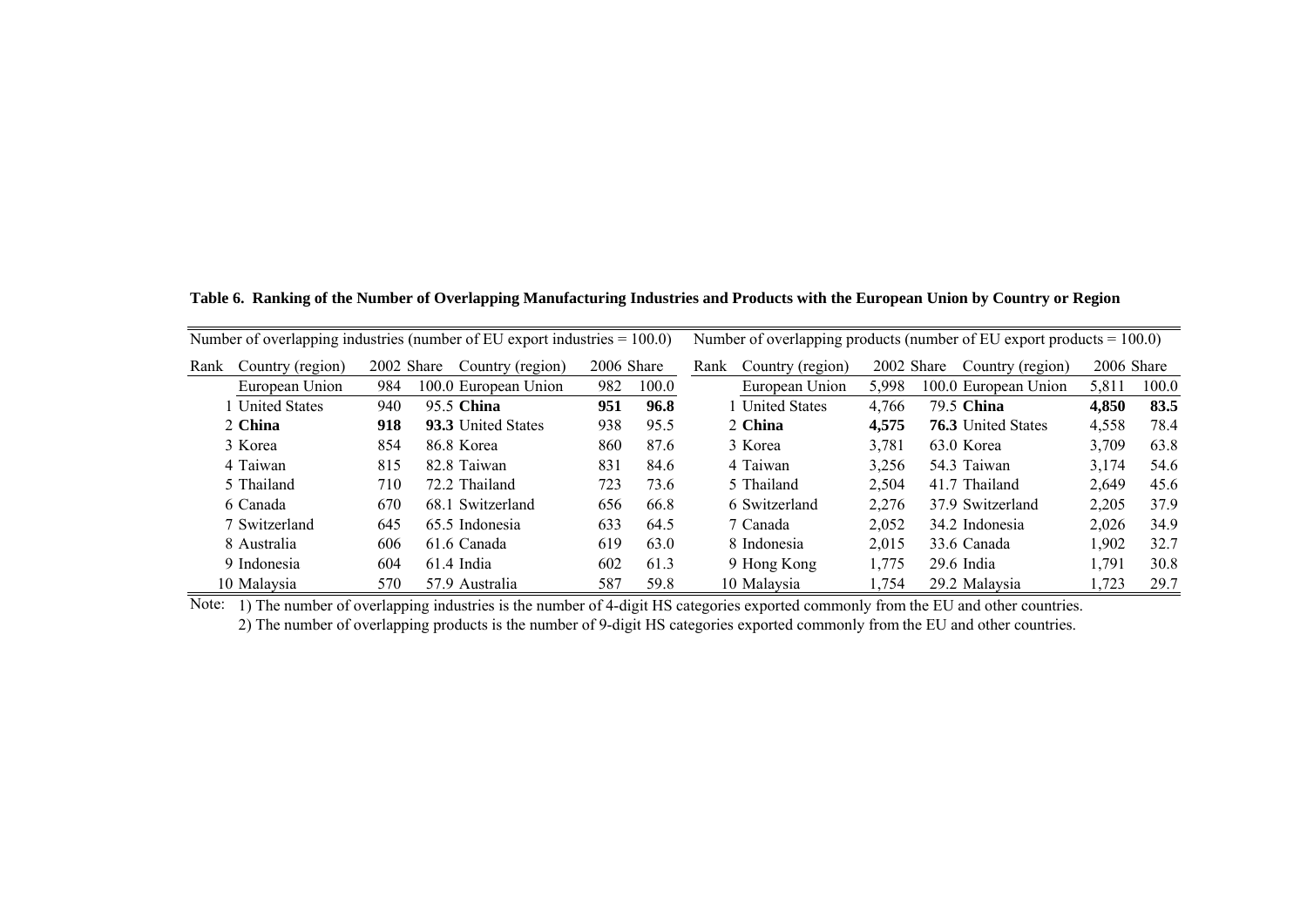|      | United States relative to China |         |            |         | Union   | United States relative to European | European Union relative to China |         |            |  |
|------|---------------------------------|---------|------------|---------|---------|------------------------------------|----------------------------------|---------|------------|--|
|      | Quality                         | Variety | Number of  | Quality | Variety | Number of                          | Quality                          | Variety | Number of  |  |
|      | index                           | index   | industries | index   | index   | industries                         | index                            | index   | industries |  |
| 2002 | 0.65                            | 0.06    | 1,035      | 0.06    | $-0.05$ | 1,094                              | 0.57                             | 0.11    | 1,070      |  |
| 2006 | 0.68                            | $-0.04$ | .072       | 0.02    | $-0.04$ | .092                               | 0.68                             | 0.03    | ,105       |  |

**Table 7. Quality and Variety Indexes in Manufacturing**

Note: Figures show the natural log of indexes. Indexes are averaged over all manufacturing industries.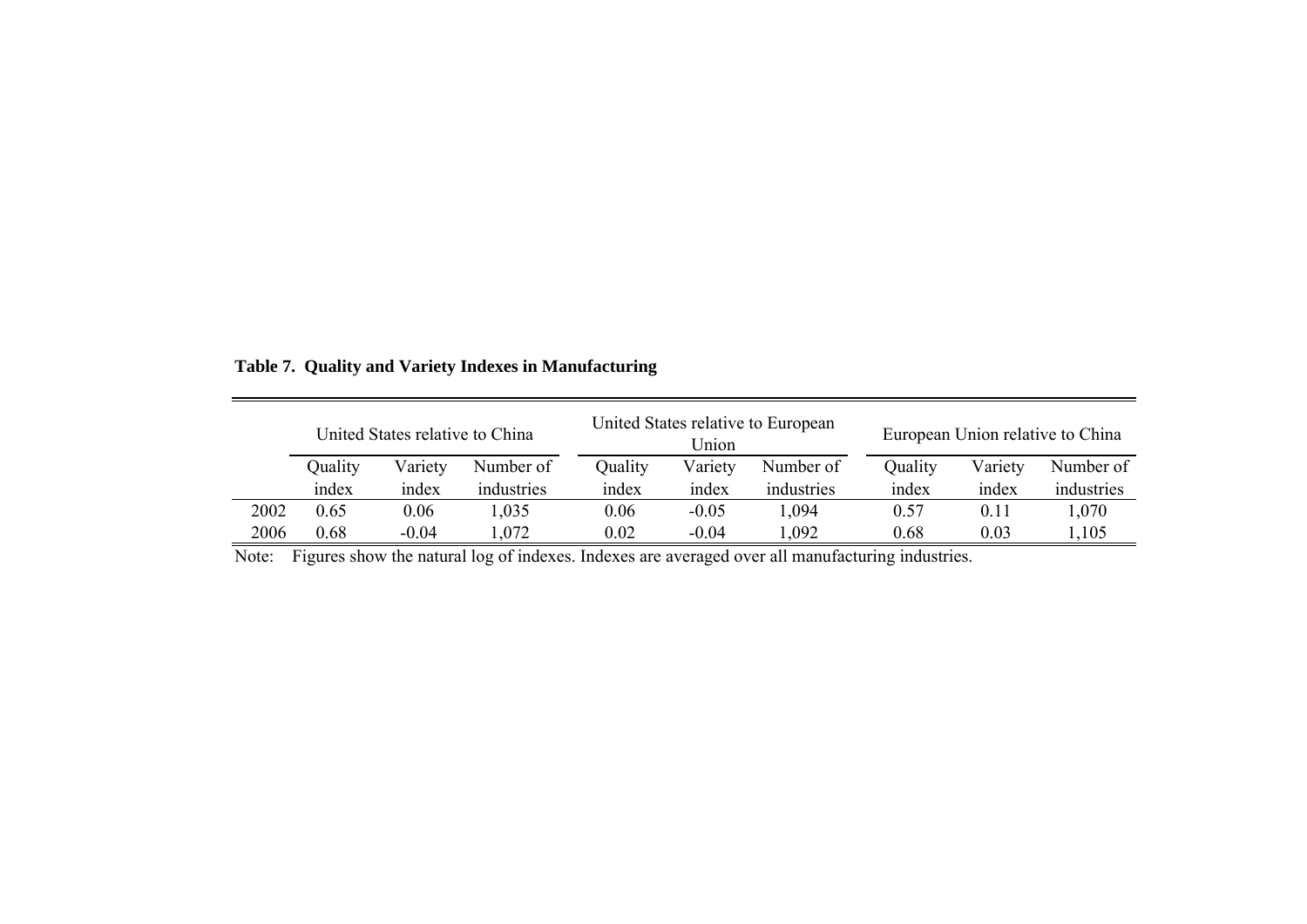#### **Table 8. Regression Results**

|                          |                                         | United States relative to<br>China |                    |                | United States relative to<br>European Union |                    |          | European Union relative to<br>China |                    |          |
|--------------------------|-----------------------------------------|------------------------------------|--------------------|----------------|---------------------------------------------|--------------------|----------|-------------------------------------|--------------------|----------|
| Sector (HS 2-digit code) |                                         | Product<br>quality                 | Product<br>variety | $\overline{N}$ | Product<br>quality                          | Product<br>variety | $\cal N$ | Product<br>quality                  | Product<br>variety | $\cal N$ |
|                          | Intermediate products                   |                                    |                    |                |                                             |                    |          |                                     |                    |          |
|                          | Textile mill products (50-53)           | 0.175                              | $-0.649**$         | 91             | 0.263                                       | $-0.816*$          | 91       | $0.269*$                            | $-0.087$           | 170      |
|                          |                                         | [0.169]                            | [0.213]            |                | [0.213]                                     | [0.346]            |          | [0.124]                             | [0.073]            |          |
|                          | Lumber & wood products (44-46)          | $0.370**$                          | $-0.001$           | 135            | 0.174                                       | $-0.019$           | 130      | $0.259*$                            | $-0.048$           | 145      |
|                          |                                         | [0.108]                            | [0.089]            |                | [0.089]                                     | [0.046]            |          | [0.107]                             | [0.075]            |          |
|                          | Pulp & paper products (47-48)           | $0.283*$                           | 0.092              | 131            | 0.073                                       | 0.123              | 149      | 0.029                               | 0.168              | 128      |
|                          |                                         | [0.142]                            | [0.194]            |                | [0.098]                                     | [0.115]            |          | [0.155]                             | [0.217]            |          |
|                          | Chemical products (28-38)               | 0.192                              | $0.159*$           | 824            | 0.032                                       | 0.080              | 851      | 0.097                               | $0.111**$          | 826      |
|                          |                                         | [0.129]                            | [0.069]            |                | [0.083]                                     | [0.050]            |          | [0.117]                             | [0.042]            |          |
|                          | Stone, clay $\&$ glass products (68-70) | $0.487**$                          | 0.014              | 245            | 0.101                                       | 0.011              | 247      | $0.484**$                           | 0.012              | 249      |
|                          |                                         | [0.173]                            | [0.011]            |                | [0.162]                                     | [0.011]            |          | [0.131]                             | [0.009]            |          |
|                          | Metals (72-83)                          | $0.573**$                          | 0.034              | 718            | $0.279**$                                   | $-0.083$           | 733      | $0.402**$                           | 0.041              | 724      |
|                          |                                         | [0.115]                            | [0.046]            |                | [0.091]                                     | [0.051]            |          | [0.082]                             | [0.056]            |          |
|                          | Final products                          |                                    |                    |                |                                             |                    |          |                                     |                    |          |
|                          | Food products (16-24)                   | 0.038                              | $-0.001$           | 239            | $-0.231*$                                   | $-0.021$           | 265      | 0.128                               | 0.305              | 242      |
|                          |                                         | [0.108]                            | [0.187]            |                | [0.089]                                     | [0.096]            |          | [0.105]                             | [0.175]            |          |
|                          | Apparel & textile products $(54-67)$    | $0.462**$                          | $-0.097$           | 653            | $-0.043$                                    | $-0.190**$         | 667      | $0.431**$                           | $-0.034$           | 692      |
|                          |                                         | [0.106]                            | [0.054]            |                | [0.070]                                     | [0.053]            |          | [0.071]                             | [0.048]            |          |
|                          | Furniture (94)                          | $0.953**$                          | 0.004              | 45             | 0.065                                       | 0.000              | 45       | $0.869**$                           | 0.012              | 45       |
|                          |                                         | [0.292]                            | [0.004]            |                | [0.193]                                     | [0.000]            |          | [0.318]                             | [0.012]            |          |
|                          | Printing $&$ publishing (49)            | 0.367                              | 0.011              | 54             | 0.151                                       | 0.000              | 60       | 0.388*                              | 0.001              | 54       |
|                          |                                         | [0.465]                            | [0.011]            |                | [0.368]                                     | [0.000]            |          | [0.159]                             | [0.001]            |          |
|                          | Rubber & plastic products (39-40)       | 0.399**                            | $0.118**$          | 215            | 0.090                                       | $-0.003$           | 214      | $0.366**$                           | $0.163**$          | 215      |
|                          |                                         | [0.103]                            | [0.040]            |                | [0.062]                                     | [0.006]            |          | [0.098]                             | [0.049]            |          |
|                          | Leather products (41-43)                | 0.870*                             | $-0.372$           | 91             | $-0.235$                                    | $-0.273$           | 97       | $0.776**$                           | $0.631*$           | 117      |
|                          |                                         | [0.352]                            | [0.300]            |                | [0.378]                                     | [0.232]            |          | [0.197]                             | [0.271]            |          |
|                          | Industrial machinery (84)               | 1.308**                            | 0.070              | 630            | $-0.027$                                    | $-0.100**$         | 676      | $1.232**$                           | $0.143**$          | 646      |
|                          |                                         | [0.156]                            | [0.053]            |                | [0.114]                                     | [0.034]            |          | [0.122]                             | [0.054]            |          |
|                          | Electrical equipment (85)               | $0.865**$                          | 0.021              | 355            | 0.174                                       | $-0.028$           | 357      | $0.656**$                           | 0.032              | 355      |
|                          |                                         | [0.148]                            | [0.012]            |                | [0.107]                                     | [0.020]            |          | [0.124]                             | [0.025]            |          |
|                          | Transportation equipment (86-89)        | $1.513**$                          | 0.568              | 134            | 0.118                                       | $-0.037$           | 153      | $1.540**$                           | $0.567*$           | 136      |
|                          |                                         | [0.380]                            | [0.325]            |                | [0.130]                                     | [0.027]            |          | [0.391]                             | [0.283]            |          |
|                          | Precision instruments (90-92)           | $1.376**$                          | 0.143              | 411            | 0.067                                       | $-0.014$           | 410      | 1.309**                             | $0.196*$           | 417      |
|                          |                                         | [0.202]                            | [0.075]            |                | [0.092]                                     | [0.016]            |          | [0.195]                             | [0.079]            |          |
|                          | Misc. manufacturing (71, 93, 95-96)     | $0.613**$                          | 0.215              | 290            | 0.051                                       | 0.123              | 311      | $0.545**$                           | 0.088              | 292      |
|                          |                                         | [0.175]                            | [0.129]            |                | [0.208]                                     | [0.108]            |          | [0.206]                             | [0.070]            |          |

Notes: 1) Table reports the coefficient of  $\alpha$  in equation (5) for the Japanese imports for 2002-2006.

2) Robust standard errors are in brackents. \* and \*\* indicate significant at 5% and 1% level, respectively. HS 2-digit codes are in parentheses.